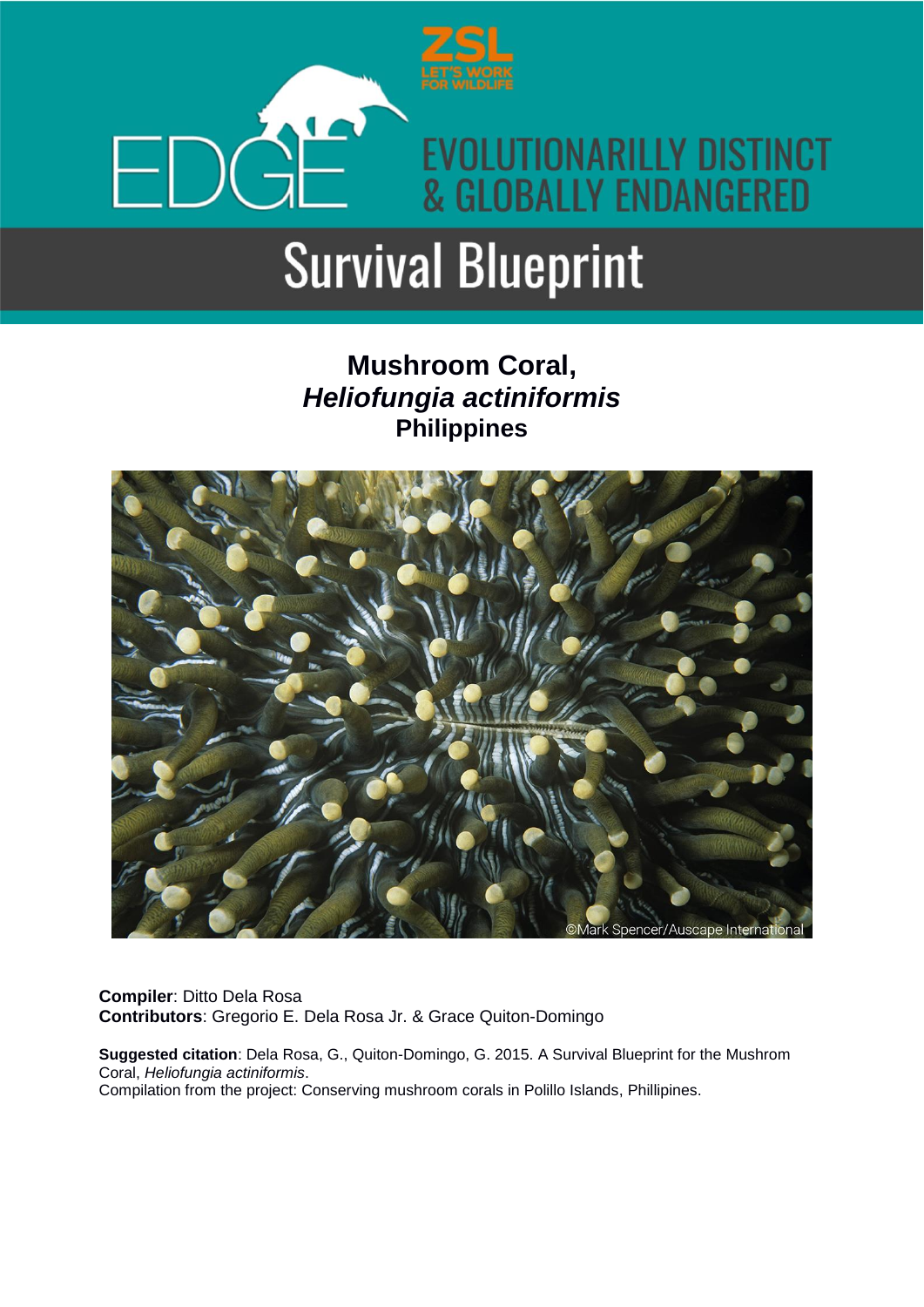#### **1. STATUS REVIEW**

#### **1.1 Taxonomy:**

Species: *Heliofungia actiniformis* Common name English: Mushroom coral

#### **1.2 Distribution and population status:**

**1.2.1 Global distribution:** This species is found in the Indo-Pacific, South Japan, South China Sea, Oceanic West Pacific, northwest, north and eastern Australia

|                | <b>Population</b>                         | <b>Table 1.</b> Distribution, population estimates and trend or the mushfoon coral per range country.                                                                                     |                         |                                              |
|----------------|-------------------------------------------|-------------------------------------------------------------------------------------------------------------------------------------------------------------------------------------------|-------------------------|----------------------------------------------|
| <b>Country</b> | estimate                                  | <b>Distribution</b>                                                                                                                                                                       | <b>Population trend</b> | <b>Notes</b>                                 |
|                | (plus references)                         |                                                                                                                                                                                           | (plus references)       |                                              |
|                |                                           | Cebu (Knittweis et al<br>2009)                                                                                                                                                            |                         |                                              |
| Philippines    |                                           | Eastern Mindoro,<br>Cebu, Southwest<br>Mindanao, Sulu<br>Island (Hoeksema<br>1989)                                                                                                        |                         | Based on examined<br>records from<br>museums |
| Malaysia       |                                           | Sabah (Hoeksema<br>1989)                                                                                                                                                                  |                         | Based on examined<br>records from<br>museums |
|                | 11-12 million<br>(Wabnitz et al.<br>2003) | South Sulawesi<br>(Hoeksema & Moka<br>1989, Hoeksema<br>1990)                                                                                                                             |                         |                                              |
|                |                                           | Java, Northwest Java,<br>Northwest and<br>Southwest Sulawesi,<br>Tiger Island,<br>Paternoster Island,<br>Sumbawa, Obi Latu,<br>Maisel Island. Banda<br>(Hoeksema 1989,<br>Hoeksema 1991a) |                         | Based on examined<br>records from<br>museums |
| Indonesia      |                                           | Barrang Lompo;<br>Kapoposang;<br>Lanyukang;<br>Samalona;<br>Sarappokeke<br>(Knittweis et al 2009)                                                                                         |                         |                                              |
|                |                                           | Adi, Gilli, Trawangan,<br>Komodo, Manado,<br>Pulau Seribu,<br>Saboeda, Pulau<br>Sembilan,<br>Spermonde,<br>Tilamuta (Knittweis et<br>al 2009)                                             |                         |                                              |

**Table 1.** Distribution, population estimates and trend of the mushroom coral per range country.

Phylum: Cnidaria Class: Anthozoa Order: Scleractinea Family: Fungiidae Genus: *Heliofungia*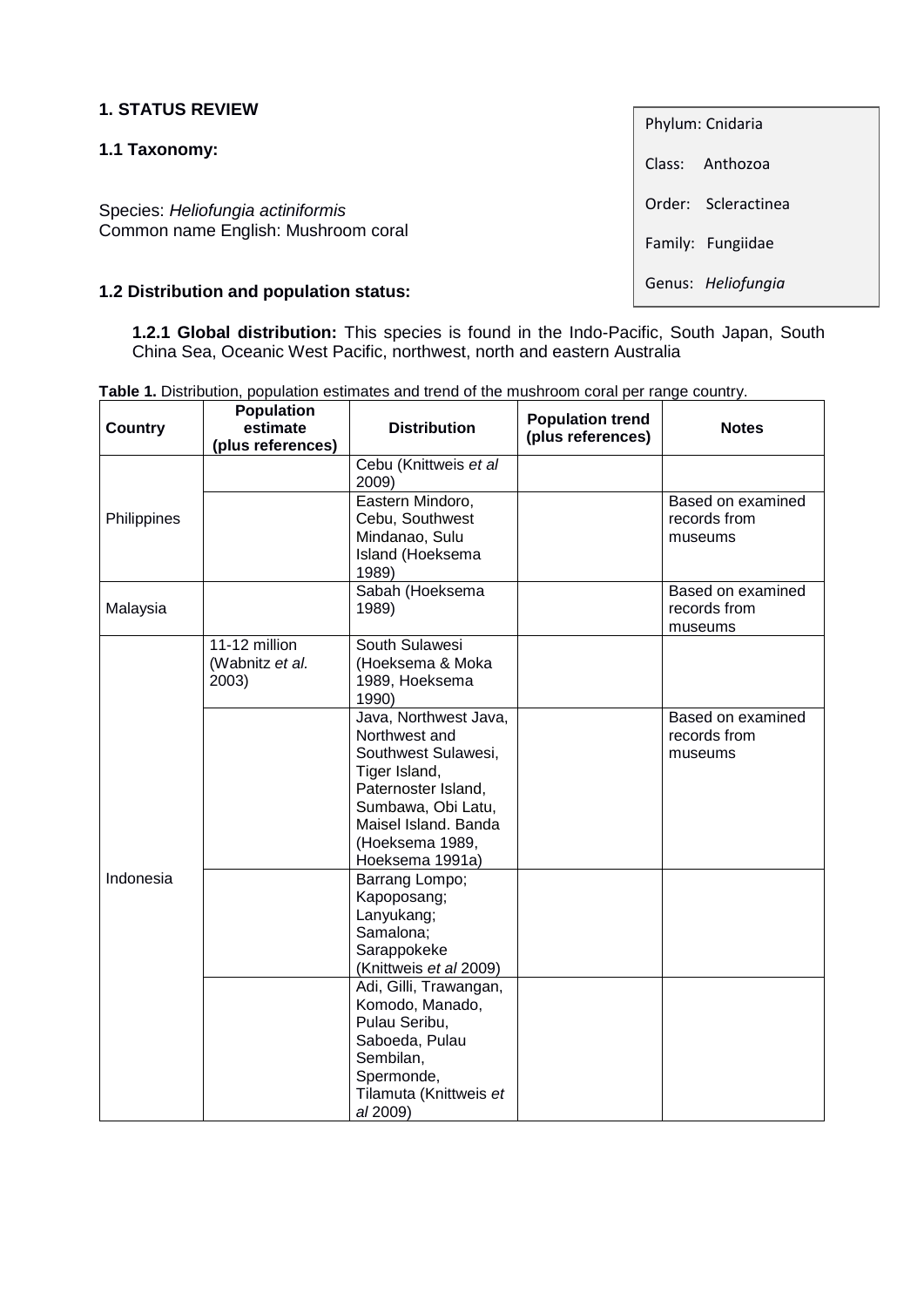|                         | Barang Baringang,<br>Gusung Trabanusu,<br>Lae-Lae Keke, Lae-<br>Lae, Bone<br>Batang, Barang<br>Caddi, Samalona,<br>Bone Baku, Bone<br>Tambung,<br>Kapodasang,<br>Kudingareng Keke,<br>Lanyukang, Langkai |                                              |
|-------------------------|----------------------------------------------------------------------------------------------------------------------------------------------------------------------------------------------------------|----------------------------------------------|
| Thailand                | (Hoeksema 2012)<br>Hoeksema 1989                                                                                                                                                                         | Based on examined<br>records from<br>museums |
| Singapore               | Southern islands<br>(Hoeksema & Koh<br>2009)                                                                                                                                                             |                                              |
| Palau                   | Abe 1937, Abe 1939,<br>Abe 1940, Hoeksema<br>1989                                                                                                                                                        |                                              |
|                         | Madang (Hoeksema<br>1993)                                                                                                                                                                                |                                              |
| Papua New<br>Guinea     | <b>Bismark Sea</b><br>(Hoeksema 1989)                                                                                                                                                                    | Based on examined<br>records from<br>museums |
| Australia               | Kimberley, Northern<br>Territory, Northern<br><b>Great Barrier Reef,</b><br><b>Central Great Barrier</b><br>Reef, South Great<br><b>Barrier Reef</b><br>(Hoeksema 1989)                                  | Based on examined<br>records from<br>museums |
| Sri Lanka               |                                                                                                                                                                                                          |                                              |
| Solomon<br>Islands      | Hoeksema 1989                                                                                                                                                                                            | Based on examined<br>records from<br>museums |
| <b>New</b><br>Caledonia | Hoeksema 1989                                                                                                                                                                                            | Based on examined<br>records from<br>museums |
| Japan                   | Hoeksema 1989                                                                                                                                                                                            | Based on examined<br>records from<br>museums |
| India                   |                                                                                                                                                                                                          |                                              |
| Myanmar                 |                                                                                                                                                                                                          |                                              |
| Taiwan                  |                                                                                                                                                                                                          |                                              |
| Vanuatu                 | Hoeksema 1989                                                                                                                                                                                            | Based on examined<br>records from<br>museums |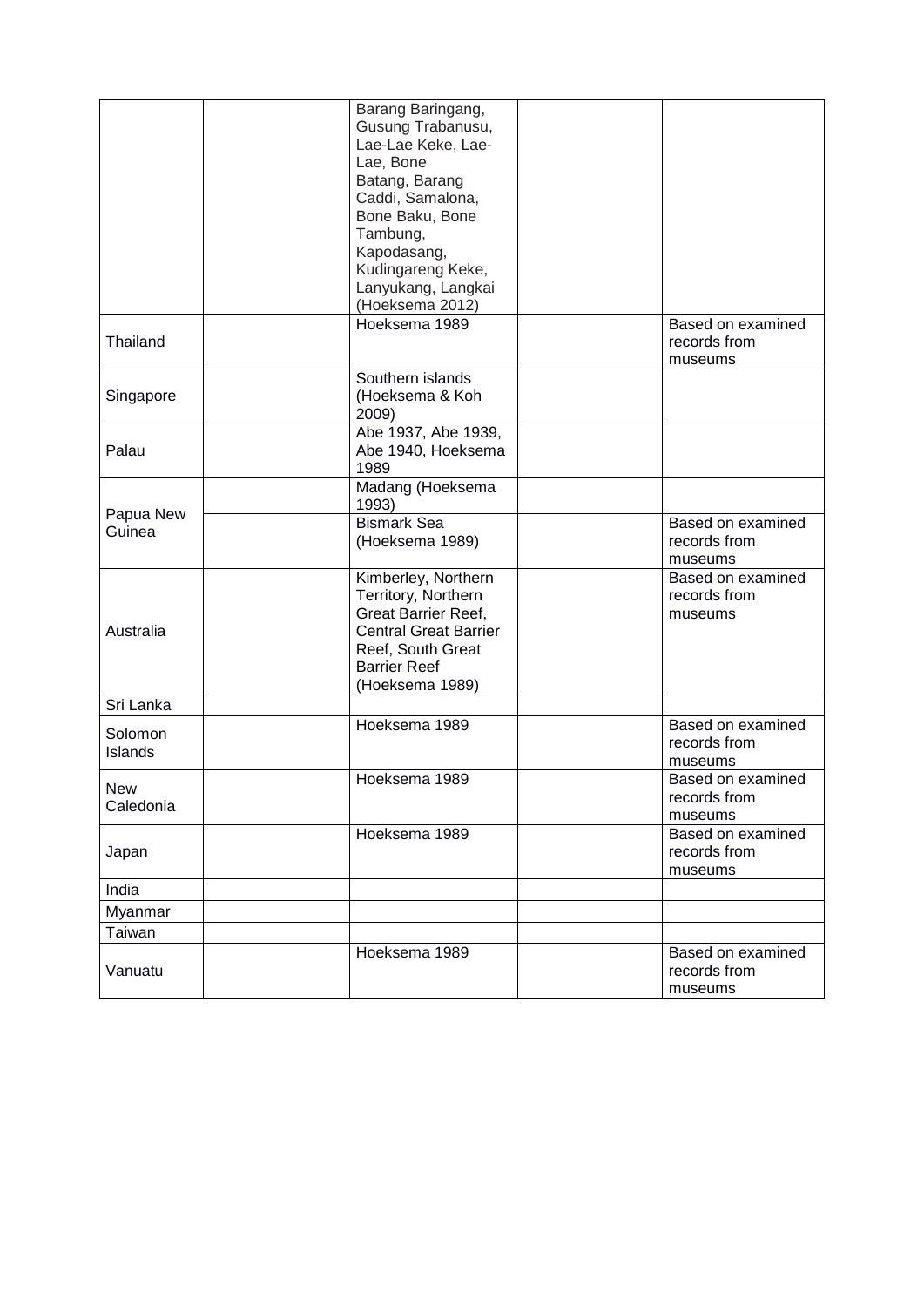#### **1.2.2 Local distribution:**

|                | Table 2. Distribution, population size and level of protection of mushroom coral in the Philippines. |                                                                |                                 |                               |                                                  |                       |  |
|----------------|------------------------------------------------------------------------------------------------------|----------------------------------------------------------------|---------------------------------|-------------------------------|--------------------------------------------------|-----------------------|--|
| <b>Country</b> | Region /<br>province                                                                                 | <b>Site</b>                                                    | Level of<br><b>Protection</b>   | <b>Population</b><br>size     | Reference(s)                                     | <b>Notes</b>          |  |
|                |                                                                                                      | Brgy. Hugom,<br>San Juan                                       | Community-<br>conserved<br>area | 10<br>individuals             | Personal<br>observations                         |                       |  |
|                |                                                                                                      | Brgy.<br>Calubcob, San<br>Juan                                 |                                 | 1 individual                  | Philippine<br>National<br>Museum                 | Collection<br>records |  |
|                |                                                                                                      | Brgy.<br>Bagalangit,<br>Mabini                                 | Community-<br>conserved<br>area | $\overline{9}$<br>individuals | Personal<br>observations                         |                       |  |
|                | <b>Batangas</b>                                                                                      | Brgy. San<br>Teodoro,<br>Mabini                                | Community-<br>conserved<br>area | 10<br>individuals             | Personal<br>observations                         |                       |  |
|                |                                                                                                      | Brgy. Saguing,<br>Mabini                                       |                                 | 4<br>individuals              | Personal<br>observations                         |                       |  |
|                |                                                                                                      | Brgy. Talahib,<br>Tingloy                                      |                                 | 12<br>individuals             | Personal<br>observations                         |                       |  |
|                |                                                                                                      | Brgy.<br>Maricaban,<br>Tingloy                                 |                                 | 8<br>individuals              | Personal<br>observations                         |                       |  |
|                | Quezon                                                                                               | Ikulong Island,<br>Brgy. Aluyon,<br><b>Burdeos</b>             |                                 | 23<br>individuals             | dela Rosa,<br>Curnick &<br>Koldewey (in<br>prep) |                       |  |
| Philippines    |                                                                                                      | Gumian, Brgy.<br>Aluyon,<br><b>Burdeos</b>                     |                                 | 52<br>individuals             | dela Rosa,<br>Curnick &<br>Koldewey (in<br>prep) |                       |  |
|                |                                                                                                      | Brgy. Palasan,<br><b>Burdeos</b>                               |                                 | 19<br>individuals             | dela Rosa,<br>Curnick &<br>Koldewey (in<br>prep) |                       |  |
|                |                                                                                                      | Anawan Island,<br>Brgy.<br>Carlagan,<br><b>Burdeos</b>         |                                 | 1<br>individuals              | dela Rosa,<br>Curnick &<br>Koldewey (in<br>prep) |                       |  |
|                |                                                                                                      | Maragakdak<br>MPA, Brgy.<br>Calutcot,<br><b>Burdeos</b>        |                                 | 5<br>individuals              | dela Rosa,<br>Curnick &<br>Koldewey (in<br>prep) |                       |  |
|                |                                                                                                      | Malaguinoan<br>Maliit, Brgy.<br>Calutcot,<br><b>Burdeos</b>    |                                 | 4<br>individuals              | dela Rosa,<br>Curnick &<br>Koldewey (in<br>prep) |                       |  |
|                |                                                                                                      | Malaguinoan<br>Malaki, Brgy.<br>Calutcot,<br><b>Burdeos</b>    |                                 | 16<br>individuals             | Personal<br>observations                         |                       |  |
|                |                                                                                                      | Katakian<br>Island,<br>Patnanungan                             |                                 | 4<br>individuals              | Personal<br>observations                         |                       |  |
|                |                                                                                                      | Brgy. San<br>Antonio, Verde<br>Island,<br><b>Batangas City</b> |                                 | 5<br>individuals              | Personal<br>observations                         |                       |  |
|                | <b>Bohol</b>                                                                                         | Matabao<br>Marine<br>Protected<br>Area, Tubigon                | Community-<br>conserved<br>area | $\overline{2}$<br>individuals | Personal<br>observations                         |                       |  |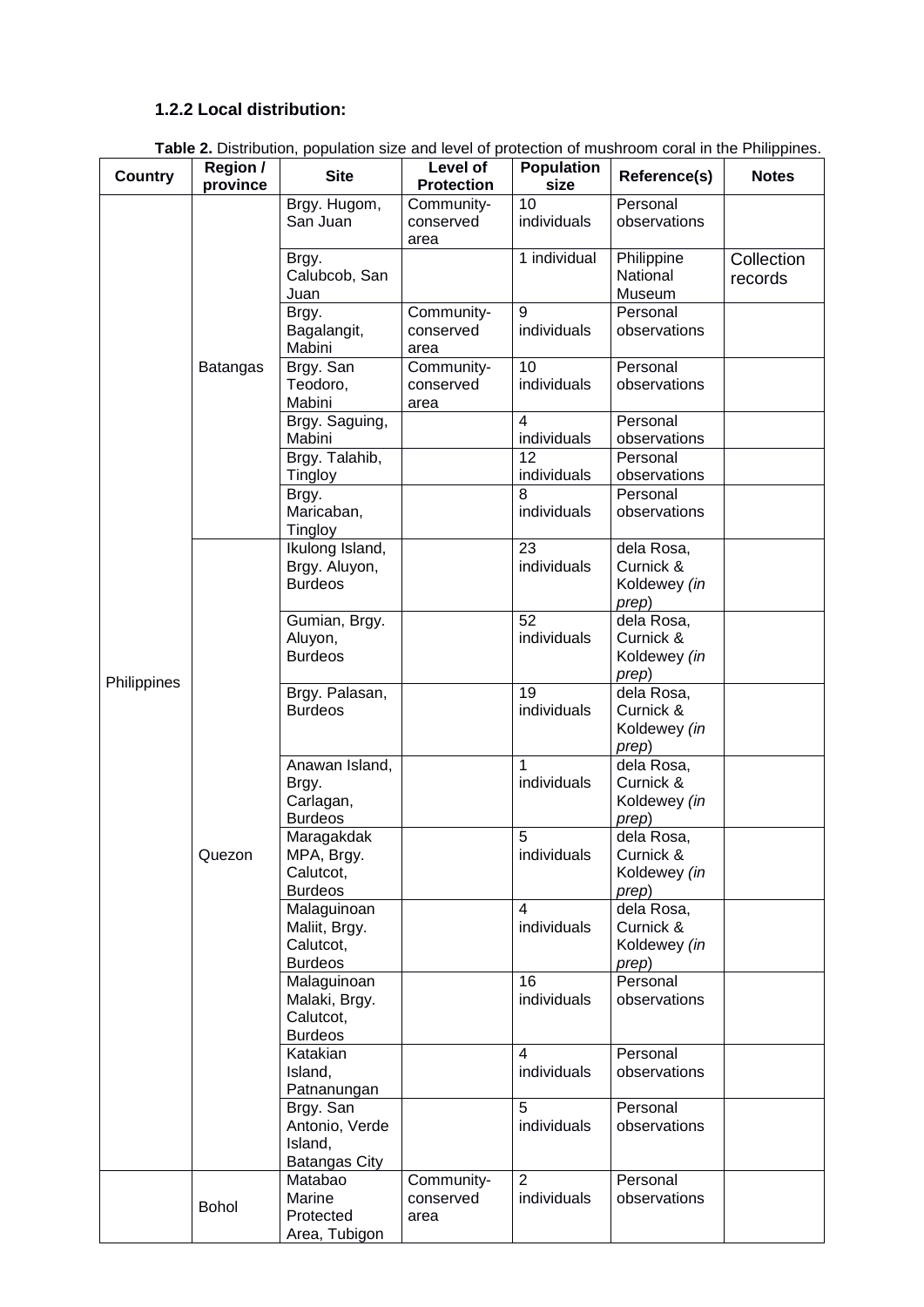|                    | Bilangbilangan<br>Marine<br>Protected<br>Area, Tubigon            | Community-<br>conserved<br>area | 9<br>individuals                        | Personal<br>observations                      |
|--------------------|-------------------------------------------------------------------|---------------------------------|-----------------------------------------|-----------------------------------------------|
|                    | <b>Batasan</b><br>Marine<br>Protected<br>Area, Tubigon            | Community-<br>conserved<br>area | 4<br>individuals                        | Personal<br>observations                      |
|                    | Tahong-<br>Tahong,<br>Talibon                                     |                                 | 3<br>individuals                        | Personal<br>observations                      |
|                    | Mahanay<br>Island, Brgy.<br>Mahanay,<br>Talibon                   |                                 | $\overline{2}$<br>individuals           | Personal<br>observations                      |
|                    | $\boldsymbol{\gamma}$                                             | $\boldsymbol{\gamma}$           | $\gamma$                                | Knittweis et al<br>2009                       |
| Cebu               | Minantaw<br><b>Marine Park</b><br>and Santuary,<br>Lapu Lapu City | Community-<br>conserved<br>area | $\overline{\mathcal{L}}$<br>individuals | Personal<br>observations                      |
| Southern<br>Leyte  | Silago and<br>Hinunangan                                          | Community-<br>conserved<br>area | $\overline{\phantom{0}}$                | Quiton-<br>Domingo et<br>al. (pers.<br>comm.) |
| Southern<br>Leyte  | Sogod Bay                                                         |                                 | $\tilde{?}$                             | Fenner et al.<br>2005                         |
| Surigao<br>del Sur | General Island,<br>Cantilan                                       |                                 | $\mathbf{1}$                            | Personal<br>observations                      |
| Palawan            | Meara Island,<br>Puerto<br>Princesa City                          |                                 | $\overline{2}$<br>individuals           | Personal<br>observations                      |
| Palawan            | Pandan Island,<br>Puerto<br>Princesa City                         |                                 | $\overline{\mathbf{4}}$<br>individuals  | Personal<br>observations                      |
| Palawan            | Tadyo Island,<br>Puerto<br>Princesa                               |                                 | $\overline{2}$<br>individuals           | Personal<br>observations                      |
| Surigao<br>del Sur | Sabang, Brgy.<br>Poblacion,<br>Cortes                             |                                 | 3<br>individuals                        | Personal<br>observations                      |
| Surigao<br>del Sur | Hinatuan                                                          |                                 | $\mathbf{1}$                            | Personal<br>observations                      |
| Davao del<br>Sur   | Davao Gulf                                                        |                                 | $\overline{?}$                          | <b>Bos 2012</b>                               |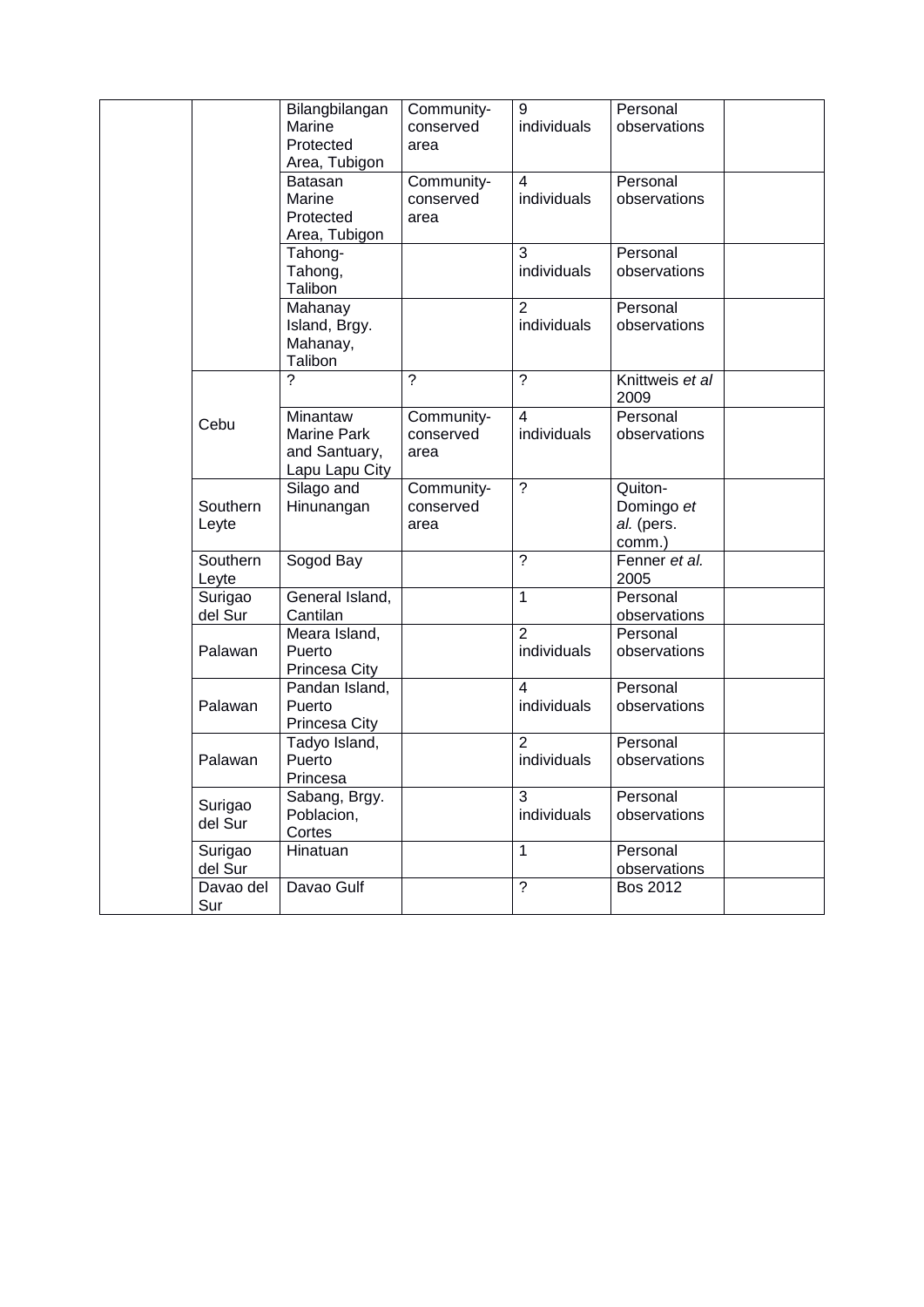#### **1.3 Protection status:**

Mushroom corals are listed as Vulnerable on the IUCN Red List of threatened species and are included in Appendix II of CITES. In the Philippines, mushroom corals and other scleractinians are protected under Republic Act 8550 and the Fisheries Code of 1998. In addition, all wildlife, including scleractinian corals and its by-products and derivatives, are allowed for collection only for scientific, breeding or propagation purposes under Republic Act 9147 or the Wildlife Act of 2001 and the National Integrated Protected Areas System of 1992 or Republic Act 7586. Corals are also protected under local legislation within the 1,827 marine protected areas across the Philippines.

#### **1.4 Habitat and resource assessment:**

Mushroom corals inhabit coral reefs as free-living polyps between 1 and 25 meters (Gosliner *et al.* 1996, Veron 2000). They are often observed in rubble, sand patches and unconsolidated sediments (Knittweis *et al* 2009). Juveniles were often seen attached to massive and submassive forms of corals. Adult mushroom corals are also seen in between massive forms of corals. Large aggregations (up to eight individuals) and numerous mushroom corals were observed in back reefs and turbid waters. These were often observed adjacent to branching coral forms.

#### **1.5 Biology and ecology:**

Mushroom corals feed on zooplankton and fishes aside from the food provided by the symbiotic zooxanthellae. They can reproduce asexually by budding (Boschma 1923; Hoeksema, 1989; Knittweis *et al*., 2009). Mushroom corals exhibit locomotion by inflating their tissues and are able to move away when threatened (Hoeksema and de Voogd 2012). Mushroom corals serve as habitat to at least 25 associated species including acoel flatworms, the popcorn shrimp *Cuapates kororensis*, gall crabs, and the mushroom coral pipefish (*Siokunichthys nigrolineatus*; Hoeksema and Fransen 2011, Hoeksema *et al* 2012).

Populations between Central Visayas, Philippines and the Flores Sea in Indonesia, show genetic connectivity maintained by the Indonesia Through Flow (Knittweis et al 2009). On the other hand, populations between Tomini Bay, New Guinea and Jakarta, Indonesia are genetically distinct.

#### **1.6 Threat analysis:**

Destructive fishing, overharvesting and coastal development are the top three direct threats to mushroom corals (Jones 1997; Jones and Steven 1997; Wabritz *et al.* 2003; Tun *et al.* 2008; Knittweis *et al.,* 2009b; Knittweis & Wolff, 2010; Burke *et al.* 2011). Other threats include boat grounding and anchor damage, and collection for construction purposes. The mushroom coral is currently not protected in its entire range with the exception of a ban on collection, sale and export of scleractian corals in the Philippines.

Connectivity between the populations in Central Visayas, Philippines and in Flores Sea in Indonesia make the populations down of The Indonesia Through Flow vulnerable from overharvesting of the upstream populations (Knittweis *et al.* 2009) with the consequent loss of larval export and genetic variability.

In addition to anthropogenic threats, the mushroom coral and coral species in general are threatened by coral bleaching episodes due to rising sea surface temperatures (Carpenter *et al.*  2008; Burke *et al*. 2011).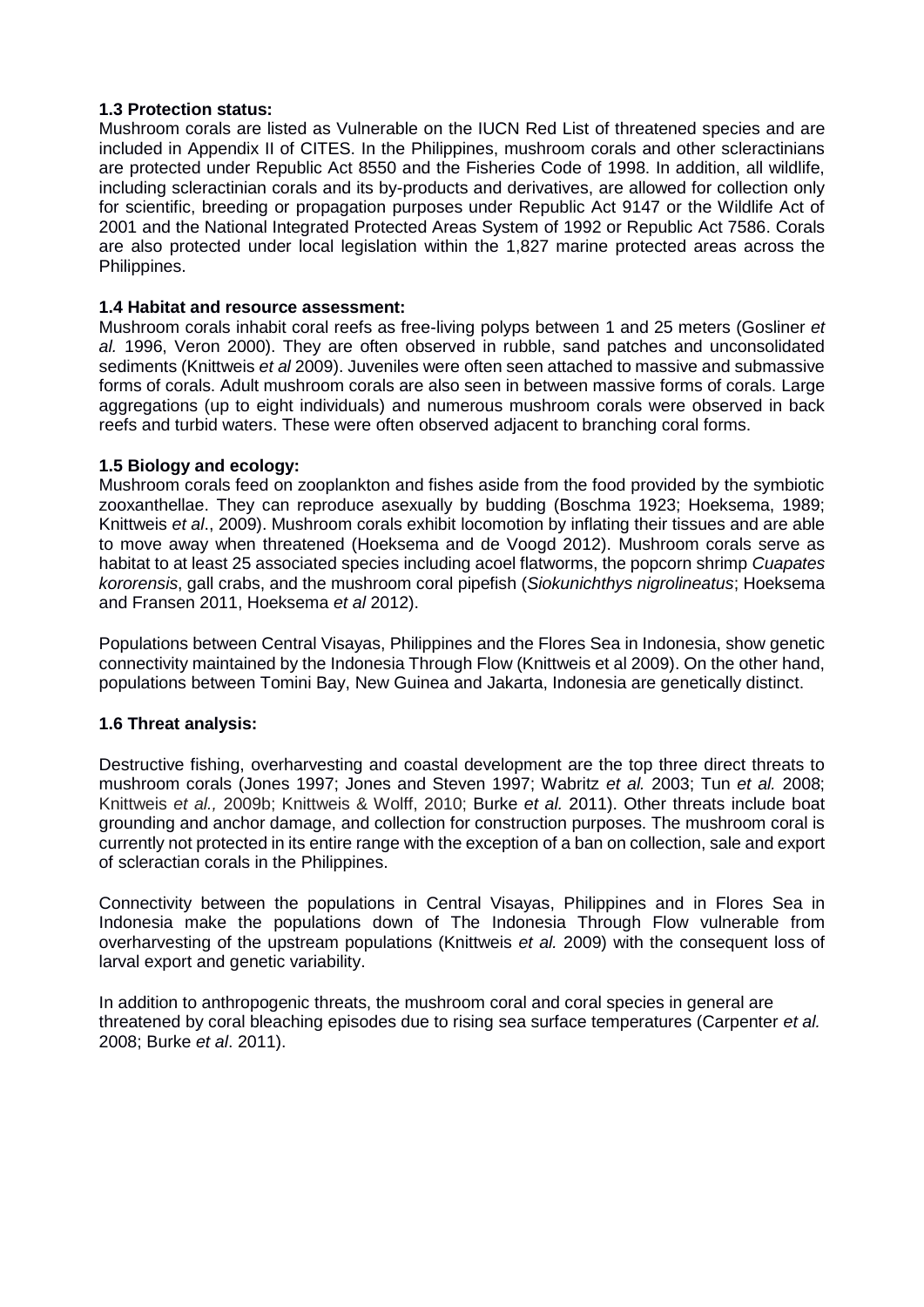**Table 3.** Degree of priority of threats to the mushroom corals in the Philippines.

| THREATS                                                    | <b>Priority</b> |
|------------------------------------------------------------|-----------------|
| Anthropogenic                                              |                 |
| Overfishing                                                | High            |
| Unsustainable extraction for aquarium and live fish trade  | Critical        |
| Illegal fishing methods (cyanide and dynamite)             | Critical        |
| Poaching in marine protected areas                         | Low             |
| Improper waste disposal and no recycling of wastes         | Medium          |
| Sedimentation                                              | High            |
| Weak management capacity of local government and community | High            |
| <b>Natural</b>                                             |                 |
| Coral bleaching                                            | Critical        |
| Crown-of-Thorns                                            | Low             |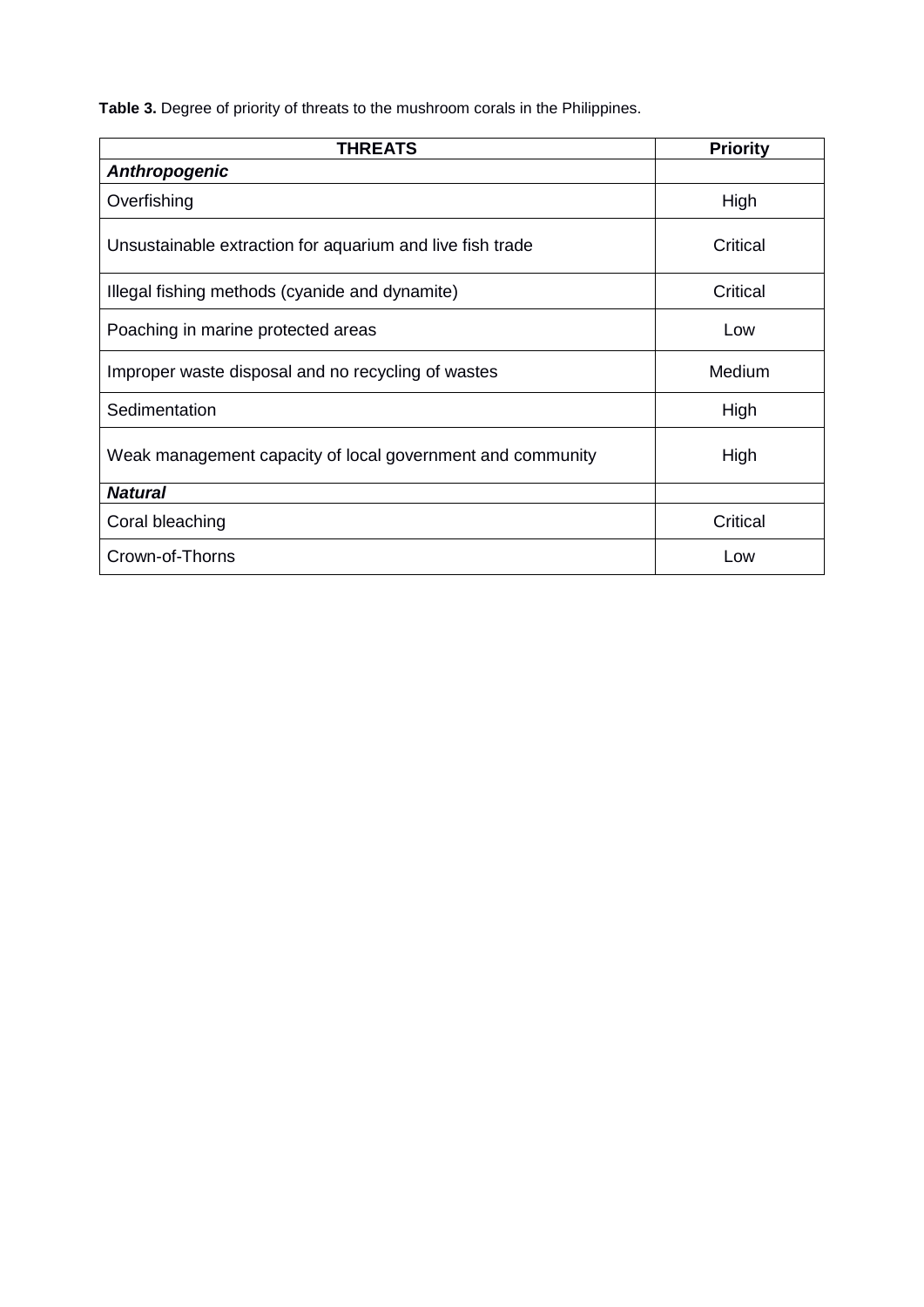### **1.7 Stakeholder analysis:**

| <b>Country</b> | <b>Stakeholder</b>                                       | Interest     | <b>Current activities</b>                                         | Impact    | <b>Intensity</b> | <b>Proposed activities</b> |
|----------------|----------------------------------------------------------|--------------|-------------------------------------------------------------------|-----------|------------------|----------------------------|
| International  | US AID                                                   | Development  | Funder                                                            |           | Low              | Submit proposals           |
|                | GIZ                                                      | Development  | Funder                                                            | $\ddot{}$ | Low              | Submit proposals           |
|                | UNDP-GEF                                                 | Development  | Funder                                                            | $\ddot{}$ | Medium           | Submit proposals           |
|                | <b>Conservation International</b>                        | Conservation | <b>Practitioners</b>                                              | $\ddot{}$ | High             | Collaborate                |
|                | Zoological Society of London                             | Conservation | Practitioners                                                     | $\ddot{}$ | High             | Collaborate                |
|                | <b>Coral Cay Conservation</b><br>Foundation              | Conservation | <b>Practitioners</b>                                              | $\ddot{}$ | High             | Collaborate                |
|                | World Wildlife Fund                                      | Conservation | <b>Practitioners</b>                                              | $\ddot{}$ | High             | Collaborate                |
|                | Fauna and Flora International                            | Conservation | <b>Practitioners</b>                                              | $\ddot{}$ | High             | Collaborate                |
|                | California Academy of Sciences                           | Research     | Research                                                          | $\ddot{}$ | Low              | Collaborate                |
| Regional       | Asian Development Bank                                   | Development  | Funder                                                            | $\ddot{}$ | Medium           | Submit proposals           |
| Philippines    | Local government of Burdeos                              | Government   | Conservation, law<br>enforcement, resource<br>manager             | $\ddot{}$ | Critical         | Collaborate                |
|                | Local government of<br>Patnanungan                       | Government   | Conservation, law<br>enforcement, resource<br>manager             |           | Critical         | Collaborate                |
|                | Local government of Polillo                              | Government   | Conservation, law<br>enforcement, resource<br>manager             | $\ddot{}$ | Critical         | Collaborate                |
|                | Local government of Jomalig                              | Government   | Conservation, law<br>enforcement, resource<br>manager             | +         | Critical         | Collaborate                |
|                | Local government of Panukulan                            | Government   | Conservation, law<br>enforcement, resource<br>manager             | $\ddot{}$ | Critical         | Collaborate                |
|                | Local government of Mauban                               | Government   | Conservation, law<br>enforcement, resource<br>manager             |           | Critical         | Collaborate                |
|                | Local government of Real                                 | Government   | Conservation, law<br>enforcement, resource<br>manager             | +         | Critical         | Collaborate                |
| Philippines    | Local government of Infanta                              | Government   | Conservation, law<br>enforcement, resource<br>manager             | $\ddot{}$ | Critical         | Collaborate                |
|                | Fish buyers in Real, Infanta,<br>Patnanungan and Burdeos | Commercial   | Funder, buyer and<br>exporter of fishes and<br>marine ornamentals | $+/-$     | Critical         | Collaborate                |

**Table 4.** Stakeholder analysis for the mushroom coral conservation in the Philippines.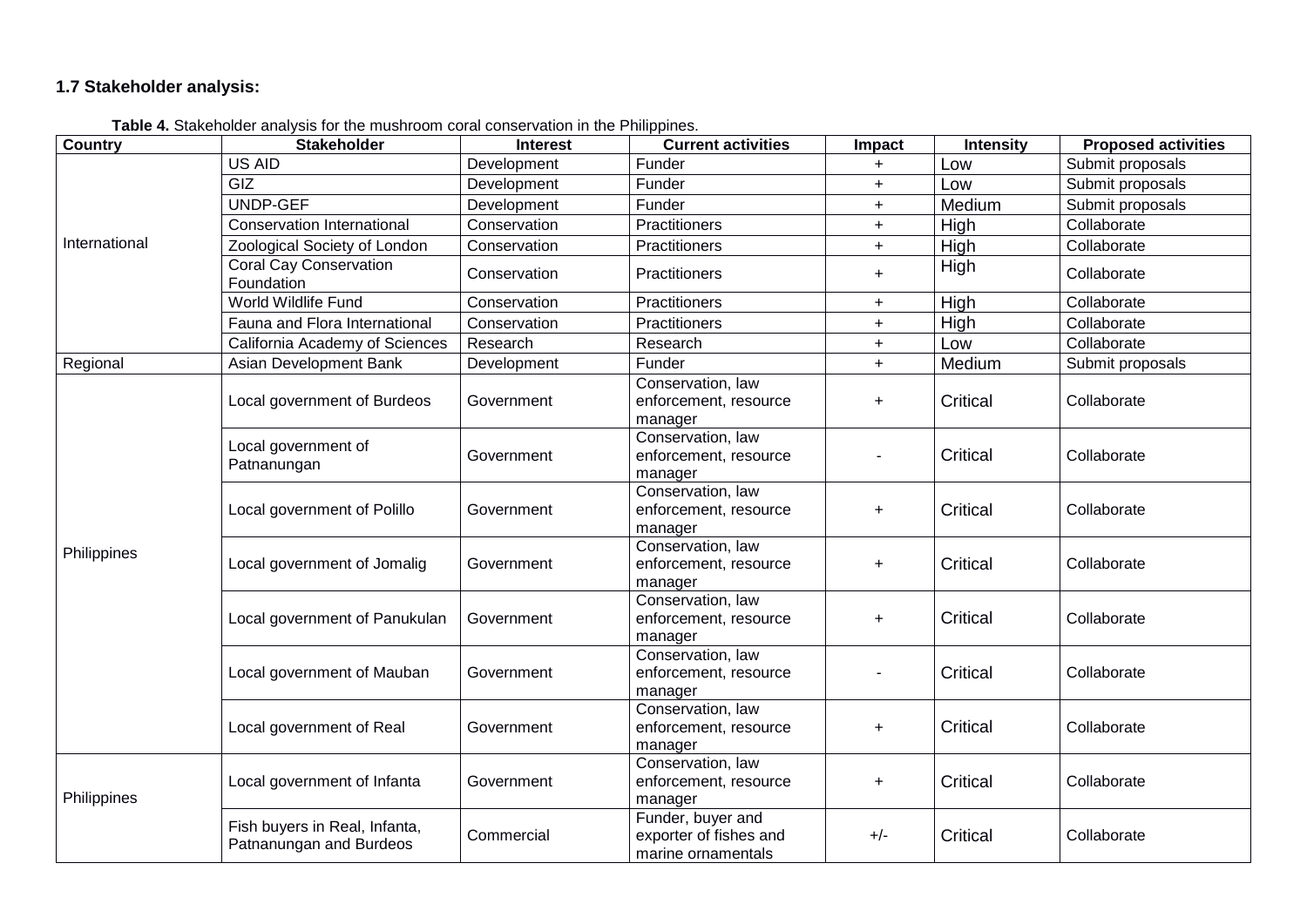|             | Fish buyers and exporters in<br>Parañaque                                                                                 | Commercial   | Funder, buyer and<br>exporter of fishes and<br>marine ornamentals | $+/-$            | Critical | Collaborate |
|-------------|---------------------------------------------------------------------------------------------------------------------------|--------------|-------------------------------------------------------------------|------------------|----------|-------------|
|             | Indigenous communities                                                                                                    | Conservation | Practitioners                                                     | $+$              | Critical | Collaborate |
|             | Northern Lamon Bay Integrated<br>Patrol Team                                                                              | Conservation | Law enforcement                                                   | $+$              | Critical | Collaborate |
|             | <b>Haribon Foundation</b>                                                                                                 | Conservation | Practitioners                                                     | $+$              | High     | Collaborate |
|             | <b>Project Seahorse Foundation</b>                                                                                        | Conservation | Practitioners                                                     | $+$              | High     | Collaborate |
|             | Sentro ng Ikauunlad ng<br>Katutubong Teknolohiya<br>(SIKAT)                                                               | Conservation | Practitioners                                                     | $\ddot{}$        | High     | Collaborate |
|             | Institute for Social Order                                                                                                | Conservation | Practitioners                                                     | $\ddot{}$        | High     | Collaborate |
|             | Ocean Action Resource Center<br>(ORC)                                                                                     | Conservation | Practitioners                                                     | $+$              | High     | Collaborate |
|             | University of the Philippines<br>Marine Science Institute (UP<br>MSI)                                                     | Research     | Research                                                          | $\ddot{}$        | Medium   | Collaborate |
|             | <b>Western Philippines University</b><br>(WPU)                                                                            | Research     | Research                                                          | $\ddot{}$        | Medium   | Collaborate |
|             | University of the Philippines<br>Visayas                                                                                  | Research     | Research                                                          | $+$              | Medium   | Collaborate |
|             | Mindanao State University<br>Naawan                                                                                       | Research     | Research                                                          | $+$              | Medium   | Collaborate |
|             | De La Salle University Bro.<br><b>Alfred Shields Marine Station</b>                                                       | Research     | Research                                                          | $+$              | Medium   | Collaborate |
|             | Silliman University Angelo King<br>Center for Research and<br><b>Environmental Management</b><br>(SUAKCREM)               | Research     | Research                                                          |                  | Medium   | Collaborate |
|             | <b>Tetra-Tech EMI</b>                                                                                                     | Conservation | Practitioner (per project)                                        | $+$              | Medium   | Collaborate |
|             | MarcVentures Holdings, Inc.,<br>Adnama Mining Resources Inc.<br>(AMRI), Shenzhou Mining<br>Group Corporation (SMGC), etc. | Commercial   | Mining                                                            |                  | Critical | Collaborate |
|             | Chamber of Mines of the<br>Philippines                                                                                    | Commercial   | Mining                                                            | $\boldsymbol{+}$ | Medium   | Collaborate |
| Philippines | National Commission on<br><b>Indigenous Peoples</b>                                                                       | Government   | Conservation                                                      | $+$              | Medium   | Collaborate |
|             | National Commission on<br>Indigenous Peoples Region IV                                                                    | Government   | Conservation                                                      | $\ddot{}$        | Medium   | Collaborate |
|             | <b>Bureau of Fisheries and Aquatic</b><br>Resoruces Region IV-A                                                           | Government   | Law enforcement                                                   | $\ddot{}$        | High     | Collaborate |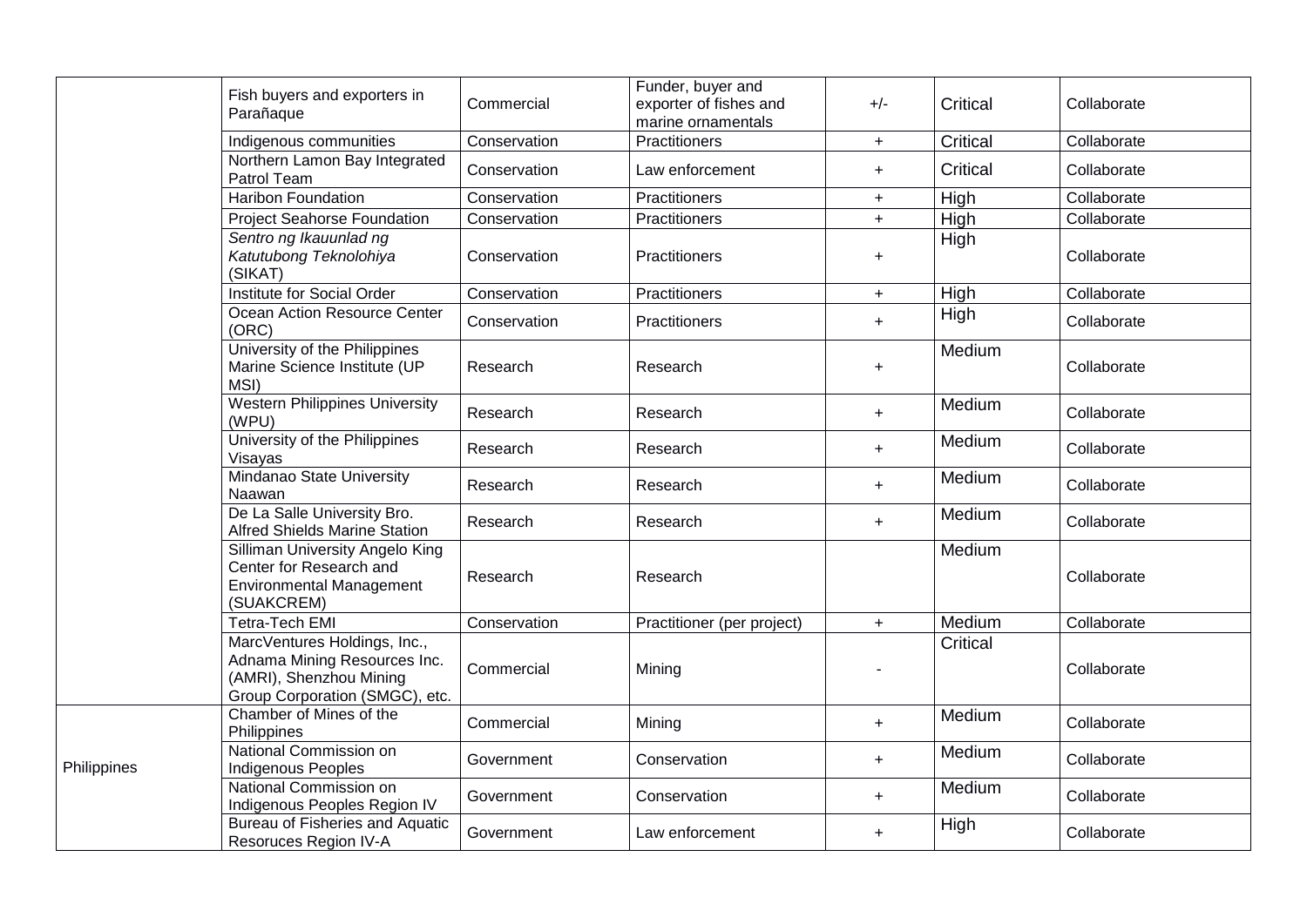| Department of Environment and<br>Natural Resources Region IV-A                                                                                                | Government   | Protected area managers,<br>law enforcement | $+$       | High   | Collaborate           |
|---------------------------------------------------------------------------------------------------------------------------------------------------------------|--------------|---------------------------------------------|-----------|--------|-----------------------|
| Department of Agriculture<br>Bureau of Fisheries and Aquatic<br>Resources (DA-BFAR)                                                                           | Government   | Law enforcement                             | $+/-$     | Medium | Collaborate           |
| Department of Environment and<br><b>Natural Resources Protected</b><br>Areas and Wildlife Bureau<br>(DENR-PAWB)                                               | Government   | Protected area managers,<br>legislation     | $+$       | Medium | Collaborate           |
| Department of Environment and<br>Natural Resources Coastal and<br>Marine Management Office<br>(DENR-CMMO)                                                     | Government   | Protected area managers,<br>conservation    | $\ddot{}$ | Medium | Collaborate           |
| National Fisheries and<br>Development Institute (NFRDI)                                                                                                       | Government   | Research                                    | $+$       | Low    | Collaborate           |
| Department of Science and<br>Technology Philippine Council<br>for Agriculture, Aquatic and<br>Natural Resources Research<br>and Development (DOST-<br>PCAARD) | Government   | Research, funder                            | $\ddot{}$ | Low    | Submit proposals      |
| Marine Protected Area Support<br>Network (MSN)                                                                                                                | Conservation | Advocacy                                    | $\ddot{}$ | Medium | Lobby and collaborate |
| NGOs for Fisheries Reform<br>(NFR)                                                                                                                            | Conservation | Advocacy                                    | $\ddot{}$ | Medium | Lobby and collaborate |

## **1.8 Factors influencing success of survival blueprint implementation:**

**Table 5.** Opportunities and threats to the different factors affecting mushroom coral conservation in the Philippines.

|                        | <b>Description</b>                                                                                                                                                                                                                                                                                                                | Threats                                                                                                                                                                                                                                                                             | <b>Opportunities</b>                                                                                                                                                                                                                                                                                                                                                 |
|------------------------|-----------------------------------------------------------------------------------------------------------------------------------------------------------------------------------------------------------------------------------------------------------------------------------------------------------------------------------|-------------------------------------------------------------------------------------------------------------------------------------------------------------------------------------------------------------------------------------------------------------------------------------|----------------------------------------------------------------------------------------------------------------------------------------------------------------------------------------------------------------------------------------------------------------------------------------------------------------------------------------------------------------------|
| Socio-cultural effects | Seafood an important source of protein in the<br>Philippines. Most of the fishing areas in the<br>Philippines are heavily exploited (Green et al.<br>2003; Nañola et al. 2010). Overexploitation<br>of the fishery resources has led to the use of<br>destructive methods such as dynamite and<br>cyanide fishing in coral reefs. | Destructive fishing is one of the main causes<br>of the decline of Philippine reefs (Tun et al.<br>2008; Burke et al. 2011). This decline<br>reduces the ability of coral reefs to reduce<br>effects of storm surges, decreases its<br>aesthetic value, and as a habitat to fishes. | There are an increasing number of areas in<br>the Philippines that are establishing local or<br>community- and local government-conserved<br>reef areas to protect and conserved coral<br>reef resources (Arceo et al.2008). These are<br>supported and recognized by the local and<br>national governments, non-government<br>organizations and other stakeholders. |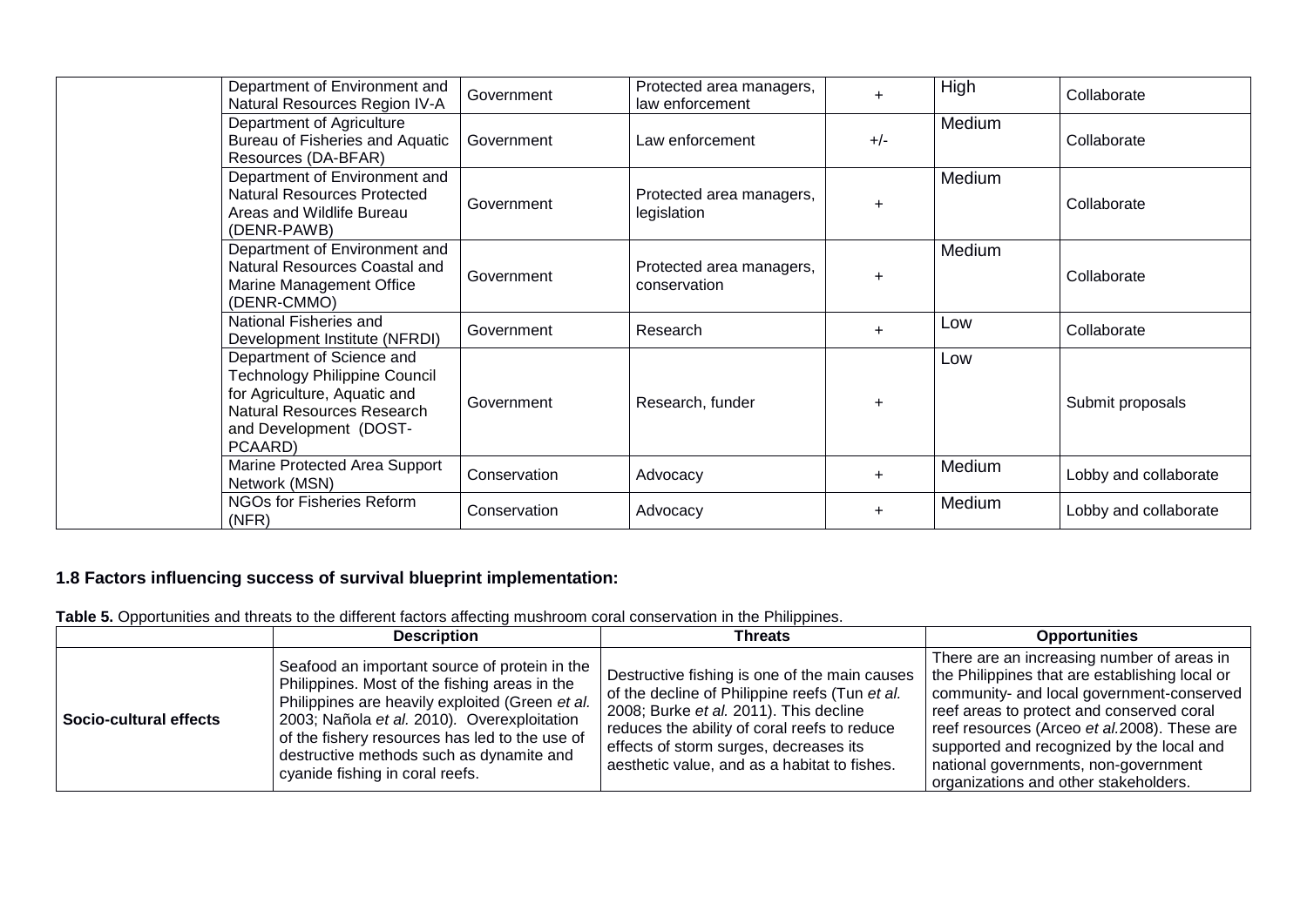| <b>Economic implications</b>              | Mushroom corals and coral reefs in general<br>are affected by the live reef food fish and<br>marine ornamental trades. In addition,<br>coastal development for tourism, mining<br>activities and ports development also affects<br>coral reefs in general. They also provide<br>protection of houses and other structures<br>from storm surges by decreasing wave<br>energy.                                                                                                                                                                                                                                                                                                                                                         | Coastal development and siltation smothers<br>reefs. Cyanide reduces the photosynthetic<br>ability of the symbiotic zooxanthellae and<br>slowly detaches coral tissue from the<br>skeleton over time (Jones 1997; Jones and<br>Steven 1997; Wabritz et al. 2003). Corals<br>are used as home décor in some areas,<br>particularly in Burdeos and in remote areas<br>in the Philippines. | The total monetary value of the coral reefs is<br>352,915 Int. \$/ha/year (de Groot et al. 2012).<br>By informing and lobbying with local<br>government units and legislators businesses<br>will benefit from the indirect economic effects<br>of conserving reefs, this will increase<br>support. This could create and increase<br>sustainable livelihood opportunities such as<br>tourism, medical research and other<br>derivatives through equitable access and<br>benefit sharing. |
|-------------------------------------------|--------------------------------------------------------------------------------------------------------------------------------------------------------------------------------------------------------------------------------------------------------------------------------------------------------------------------------------------------------------------------------------------------------------------------------------------------------------------------------------------------------------------------------------------------------------------------------------------------------------------------------------------------------------------------------------------------------------------------------------|-----------------------------------------------------------------------------------------------------------------------------------------------------------------------------------------------------------------------------------------------------------------------------------------------------------------------------------------------------------------------------------------|------------------------------------------------------------------------------------------------------------------------------------------------------------------------------------------------------------------------------------------------------------------------------------------------------------------------------------------------------------------------------------------------------------------------------------------------------------------------------------------|
| <b>Existing conservation</b><br>measures  | There are several legislations that have been<br>enacted in support of coral reef and coastal<br>management in general. One of these is the<br>presidential Executive Order No. 533,<br>enacted in 2007, stating that the Integrated<br>Coastal Management (ICM) mechanism be<br>used as a planning and management tool for<br>all cities and municipalities in the Philippines.<br>Other existing laws include the Fisheries<br>Code of 1998 or Republic Act 8550 which<br>includes sections on establishing at least<br>25% of the municipal waters as a Marine<br>Protected Area (MPA), ban on coral<br>exploitation and exportation, and the ban of<br>fishing methods and fishing gears that are<br>destructive to coral reefs. | There is a lack of additional funds at the<br>local level, particularly for patrolling and<br>enforcement. There are also conflicting laws<br>that allow extractive activities such as mining<br>that severely affect coral reefs. In addition,<br>there is weak implementation for the<br>monitoring and evaluation of these laws.                                                     | At the local level, the local government can<br>improve conservation by establishing<br>management zones, including MPAs,<br>through the comprehensive land use<br>planning and ICM planning. This will reduce<br>adverse effects to coral reefs. Other local<br>opportunities include the establishment of<br>flagship species for conservation through<br>municipal and barangay ordinances focusing<br>on protecting mushroom corals.                                                 |
| <b>Administrative/political</b><br>set-up | Government focus on generating revenues<br>from development projects such as mining.<br>Lack of funds for the monitoring of mining<br>and patrolling and enforcement activities.<br>Mining areas overlap with terrestrial and<br>marine conservation priority areas.                                                                                                                                                                                                                                                                                                                                                                                                                                                                 | Weak law enforcement and corruption.<br>Conservation activities not a priority in some<br>areas.                                                                                                                                                                                                                                                                                        | Some of the local government units are<br>enthusiastic to engage in conservation and<br>even ask to have projects implemented in<br>their area.                                                                                                                                                                                                                                                                                                                                          |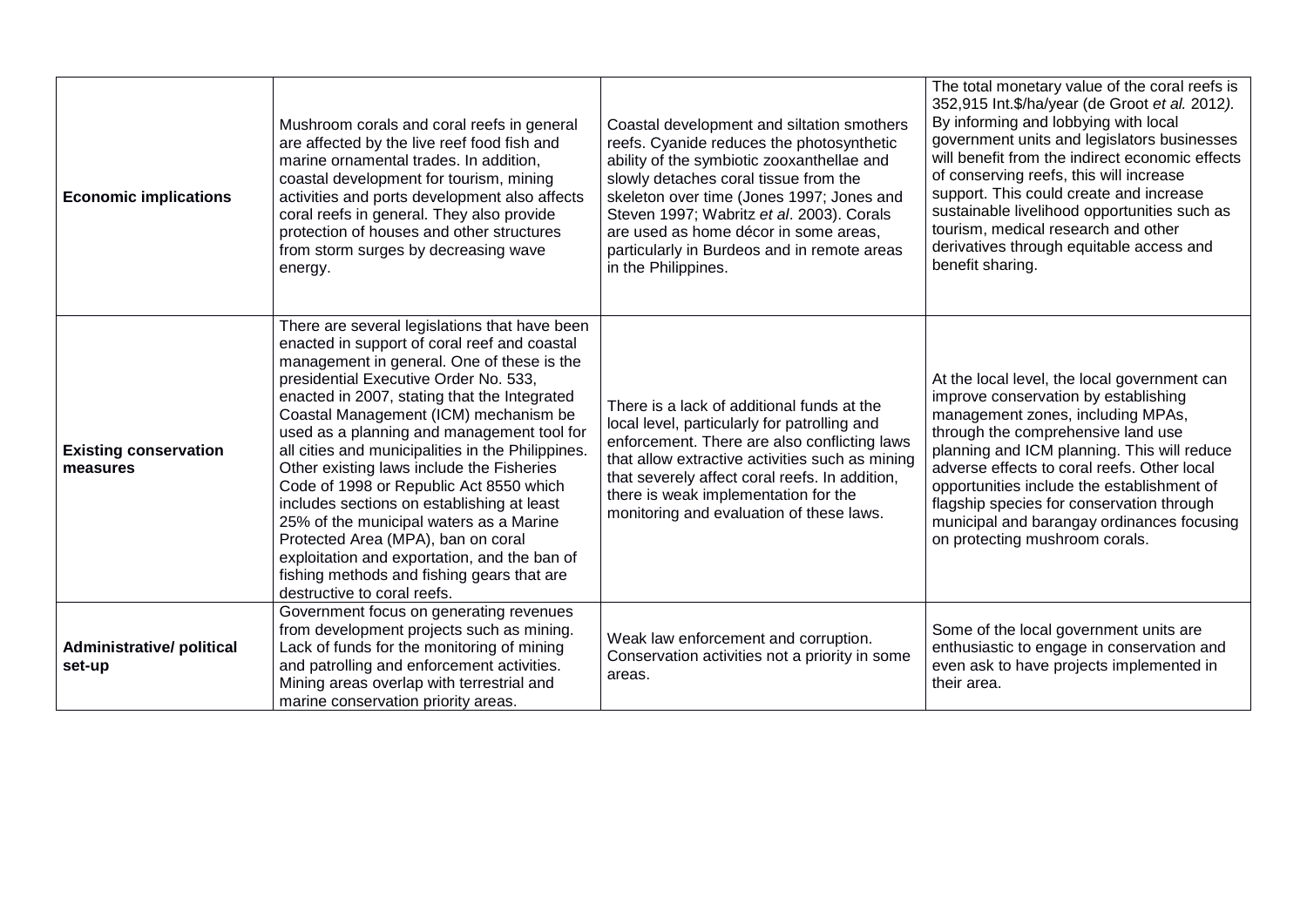| <b>Local expertise and</b><br>interest | There is a high awareness of the importance<br>of expertise on coral reefs both in research<br>and the diving industry as well as<br>photography enthusiasts. On the other hand,<br>there is a low awareness of the importance of<br>the mushroom coral to coral reefs. | Researchers, photographers and the wider<br>public may be influenced to look at<br>conserving this species. There are currently<br>a small number of mushroom coral experts<br>in the Philippines and there are only a small<br>percentage of organizations working<br>specifically on mushroom corals. In addition,<br>photographers and their dive guides may be<br>influenced to note species abundance per<br>dive site. |
|----------------------------------------|-------------------------------------------------------------------------------------------------------------------------------------------------------------------------------------------------------------------------------------------------------------------------|------------------------------------------------------------------------------------------------------------------------------------------------------------------------------------------------------------------------------------------------------------------------------------------------------------------------------------------------------------------------------------------------------------------------------|
| <b>Appeal of species</b>               |                                                                                                                                                                                                                                                                         | Mushroom corals can be used as flagship<br>species in several conservation programs.<br>They can become iconic species on a dive<br>site (i.e. "mushroom coral city") or as an icon<br>in town celebrations.                                                                                                                                                                                                                 |
| Resources                              |                                                                                                                                                                                                                                                                         | There is a need to elevate the status of the<br>mushroom coral as a flagship species to<br>increase awareness amongst the wider<br>public. In addition, population studies can be<br>integrated into monitoring protocols of<br>several institutions. There is also a need to<br>develop and/or increase the number of<br>mushroom coral and/or coral taxonomists.                                                           |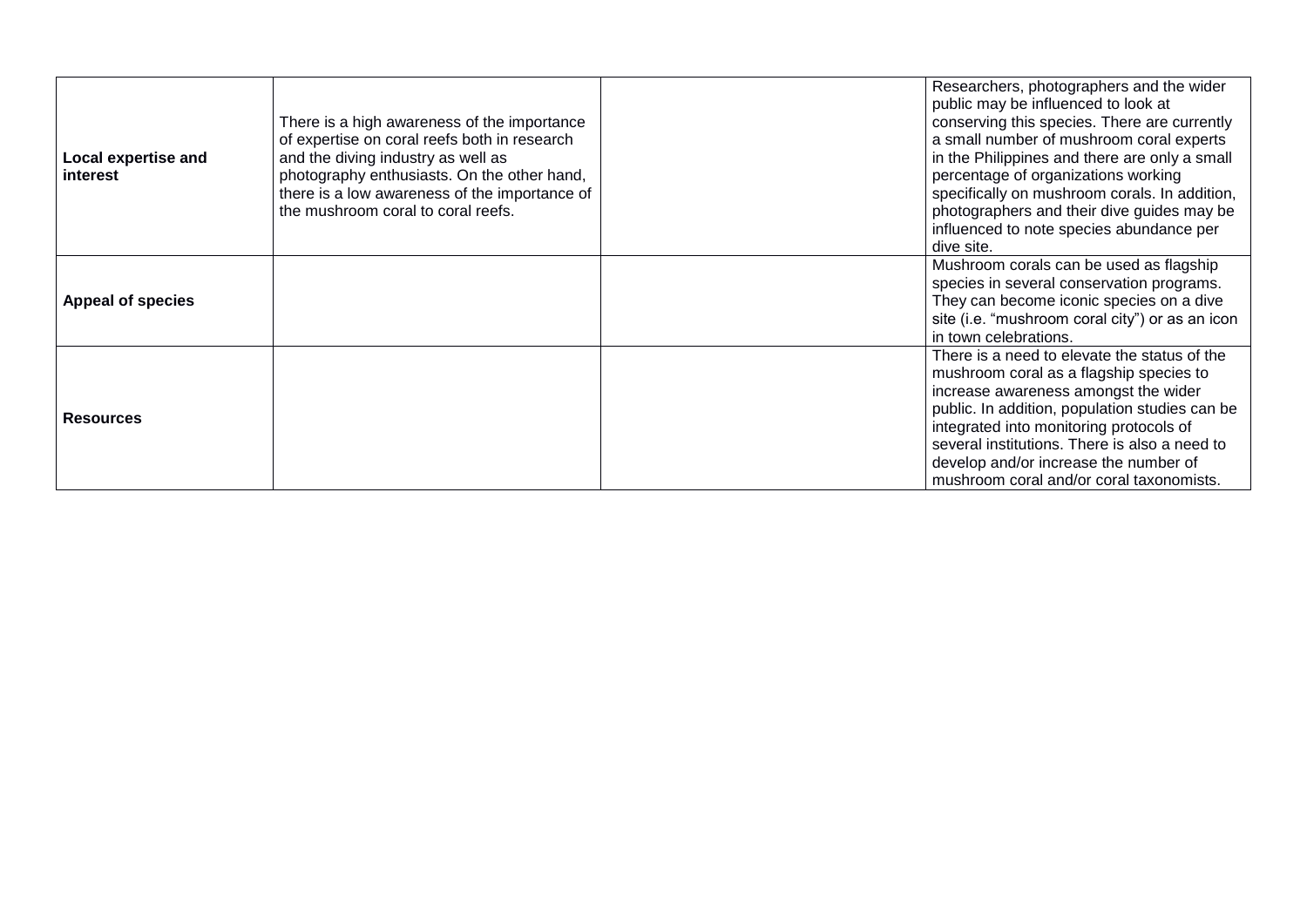#### **2. ACTION PROGRAMME**

#### **Vision (30-50 years)**

The mushroom coral is protected and conserved as a flagship species in the Philippines in healthy coral reefs through effective and collaborative management while providing social, economic and ecological benefits to the present and future generations.

#### **Goal(s) (5-10 years)**

To assess the current status of the mushroom coral throughout its range, ensure its protection and conserve its habitat.

| <b>Objectives</b>                                                                                                                                 | <b>Prioritisation</b> |
|---------------------------------------------------------------------------------------------------------------------------------------------------|-----------------------|
| 1. Status in each marine biogeographic zone assessed                                                                                              | Critical              |
| 2. Cause of habitat degradation reduced                                                                                                           | Critical              |
| 3. Mushroom coral populations are protected in effectively managed<br>network of marine protected areas                                           | High                  |
| 4. Mushroom corals recognized as flagship species in the Philippines<br>and as a keystone species in coral reefs at the local and national levels | <b>Medium</b>         |
| 5. Existing legislation effectively enforced including coral poaching at<br>the local and national levels                                         | High                  |
| 6. Southeast Asia regional coordination in place and integrated in the<br>Coral Triangle Initiative National Plan of Action for each country      | Medium                |
| 7. National action plan for mushroom coral produced and supported at<br>all levels                                                                | High                  |
| 8. Coordinated and sustained conservation strategy                                                                                                | High                  |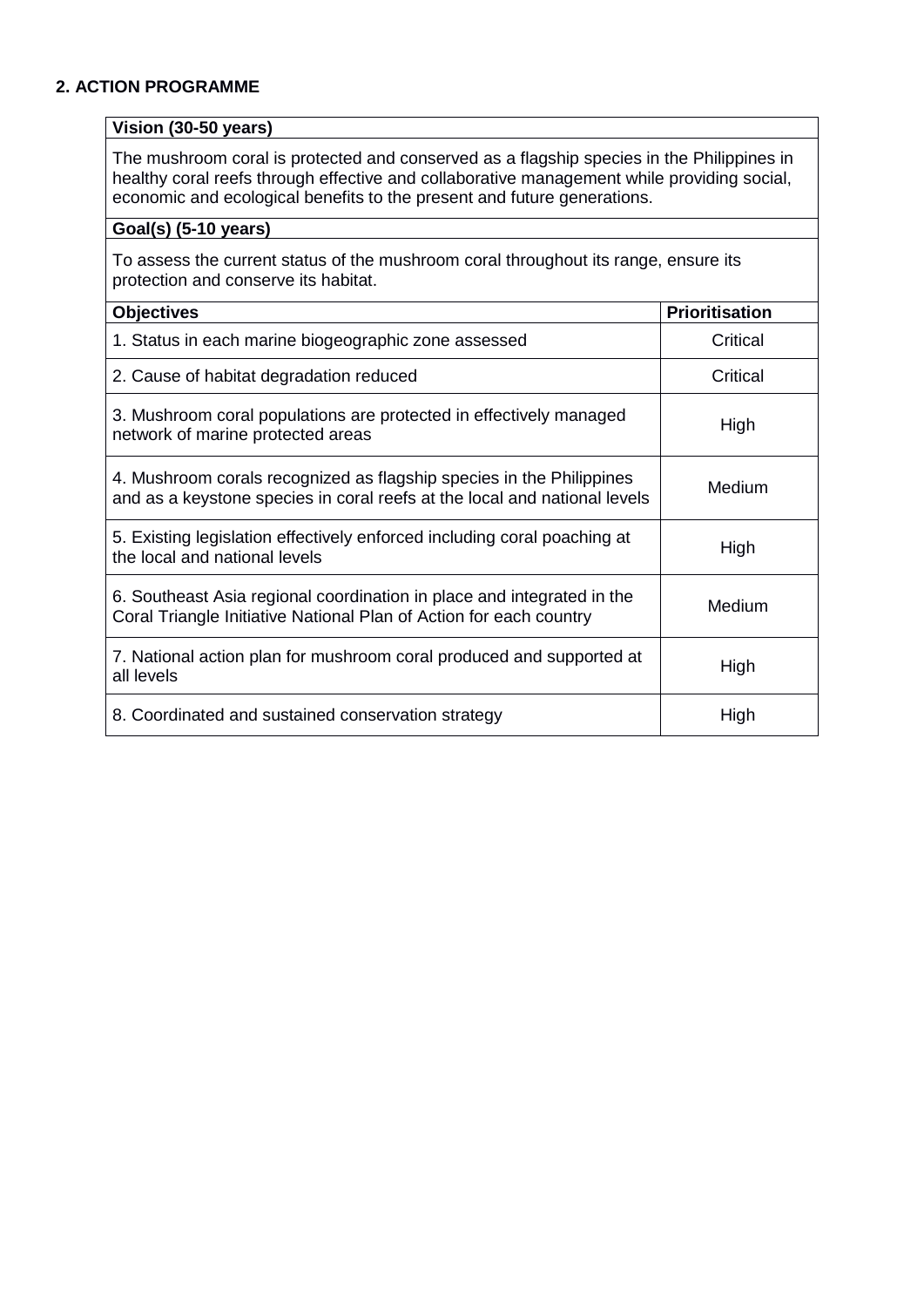| <b>Activities</b>                                                                            | Country /<br>region | <b>Priority</b> | <b>Time</b><br>scale | <b>Responsible</b><br>stakeholders                                      | <b>Indicators</b>                                                                                         | <b>Opportunities and</b><br>threats       | <b>Activity type</b>                          |  |  |
|----------------------------------------------------------------------------------------------|---------------------|-----------------|----------------------|-------------------------------------------------------------------------|-----------------------------------------------------------------------------------------------------------|-------------------------------------------|-----------------------------------------------|--|--|
| 1. Status in each marine biogeographic zone assessed                                         |                     |                 |                      |                                                                         |                                                                                                           |                                           |                                               |  |  |
| 1.1 Carry out a<br>threat analysis of<br>each marine<br>biogeographic<br>region              | Philippines         | Critical        | 2014                 | Government<br>agencies, NGOs                                            | Reports per site                                                                                          |                                           | Improving<br>knowledge                        |  |  |
| 1.2 Develop a<br>mitigation plan for<br>each marine<br>biogeographic<br>region               | Philippines         | High            | 2015                 | Government<br>agencies, NGOs                                            | Mitigation plan per site                                                                                  |                                           | Integrated coastal<br>resource<br>management  |  |  |
| 1.3 Develop<br>standardized field<br>techniques for<br>survey and<br>monitoring              | Philippines         | Medium          | 2014                 | ZSL, Haribon, ORC                                                       | Methodology<br>established and<br>disseminated                                                            |                                           | Improving<br>knowledge                        |  |  |
| 1.4 Build adequate<br>capacity to conduct<br>surveys                                         | Philippines         | High            | 2015                 | Government<br>agencies, NGOs,<br>communities, local<br>government units | Numbers of trained and<br>actively participating<br>personnel                                             | Finding interested<br>personnel           | Livelihood,<br>Economic & Other<br>Incentives |  |  |
| 1.5 Conduct habitat<br>and population<br>surveys                                             | Philippines         | Critical        | 2015                 | Government<br>agencies, NGOs,<br>communities, local<br>government units | Mushroom coral<br>population estimates<br>established; status of<br>habitat; reports                      |                                           | Research                                      |  |  |
| 1.6 Establish long-<br>term monitoring<br>programs at priority<br>sites                      | Philippines         | High            | 2015                 | Government<br>agencies, NGOs,<br>communities, local<br>government units | Methods and data<br>collection in place at<br>each site, sustained<br>personnel plans                     | Need baseline data<br>in other sites      | Species and<br>habitat<br>management          |  |  |
| 2. Cause of habitat degradation reduced                                                      |                     |                 |                      |                                                                         |                                                                                                           |                                           |                                               |  |  |
| 2.1 Engage mining,<br>fishing and<br>agriculture sector in<br>mushroom coral<br>conservation | Philippines         | Critical        | From<br>2014         |                                                                         | Workshop held with<br>each group and<br>promotional literature<br>developed. Develop<br>engagement plans. | Disinterest.<br>Commercial<br>priorities. | Livelihood,<br>Economic & Other<br>Incentives |  |  |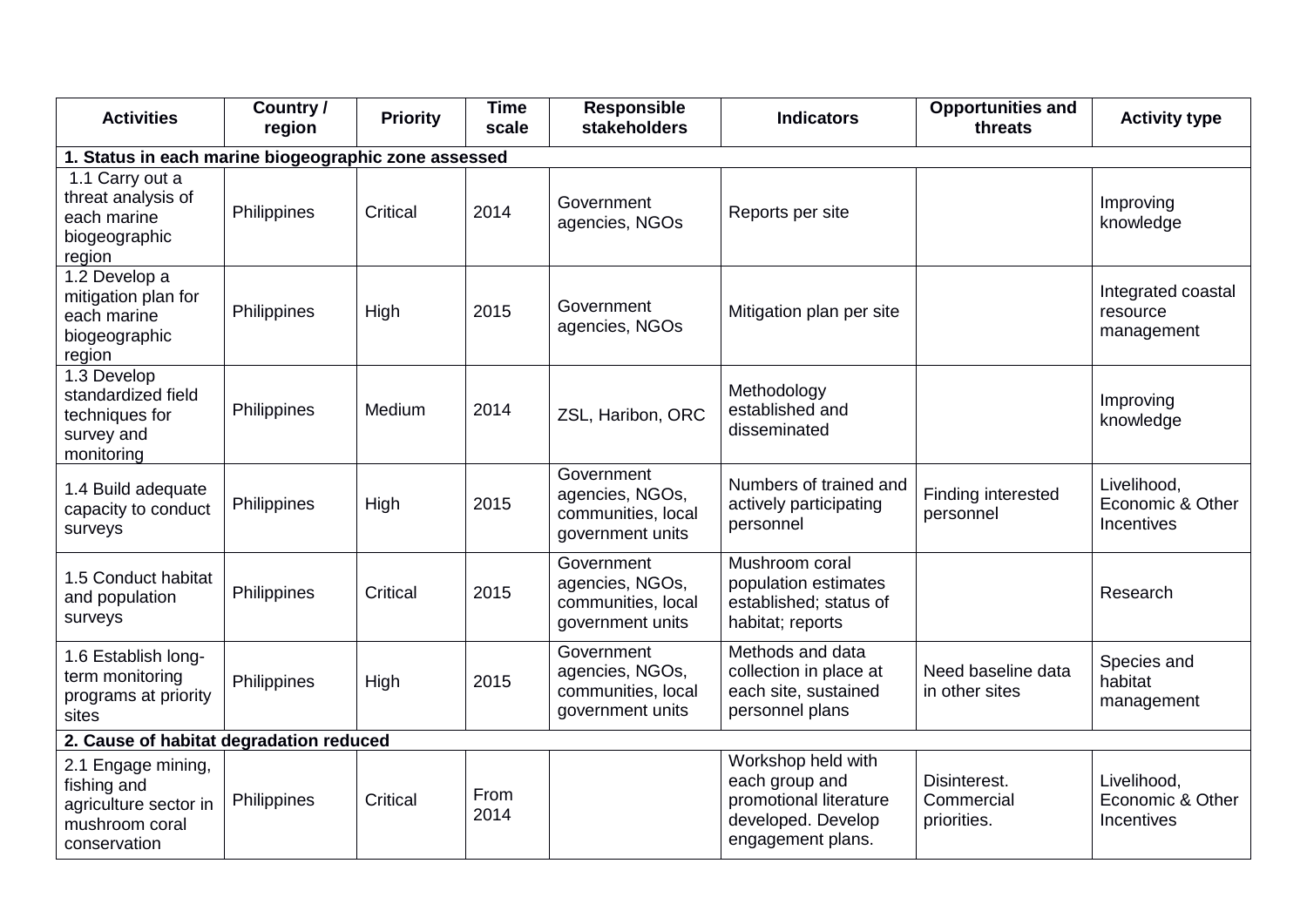| 2.2 Promote<br>sustainable<br>livelihoods and<br>alternative<br>livelihood programs<br>in<br>coastal<br>communities                            | Philippines | High     | From<br>2014 | Government<br>agencies, NGOs                               | Implement and model<br>sustainable and<br>alternative livelihood<br>options. Duplicate<br>implementation in other<br>sites with similar<br>situations. Develop<br>framework for<br>sustainable and<br>alternative livelihood<br>options. Produce<br>lessons learned<br>publication. |                                                                                                                                | Livelihood,<br>Economic & Other<br>Incentives |
|------------------------------------------------------------------------------------------------------------------------------------------------|-------------|----------|--------------|------------------------------------------------------------|-------------------------------------------------------------------------------------------------------------------------------------------------------------------------------------------------------------------------------------------------------------------------------------|--------------------------------------------------------------------------------------------------------------------------------|-----------------------------------------------|
|                                                                                                                                                |             |          |              |                                                            | 3. Mushroom coral populations are protected in effectively managed network of marine protected areas                                                                                                                                                                                |                                                                                                                                |                                               |
| 3.1 Engage key<br>groups<br>(communities,<br>media, decision<br>makers, private<br>sector) in integrated<br>coastal resource<br>management     | Philippines | Critical | From<br>2014 | Government<br>agencies, NGOs,<br>indigenous<br>communities | <b>Technical working</b><br>groups formed under<br>local development<br>councils                                                                                                                                                                                                    | Conflicts amongst<br>stakeholders                                                                                              | Integrated coastal<br>resource<br>management  |
| 3.2 Identify priority<br>sites for MPAs                                                                                                        | Philippines | Low      | From<br>2015 | NGOs, researchers,<br>government<br>agencies               | Recommendations for<br>new sites                                                                                                                                                                                                                                                    | Fishing ground<br>displacement, loss of<br>livelihoods, resource<br>use conflicts, funds<br>for patrolling and<br>enforcement? | Land/water<br>protection                      |
| 3.3 Establish MPA<br>networks for<br>mushroom corals                                                                                           | Philippines | High     | 2015         | Local government,<br>NGOs, communities                     | <b>MPA</b> networks<br>established                                                                                                                                                                                                                                                  |                                                                                                                                | Water protection                              |
| 4. Mushroom corals recognized as flagship species in the Philippines and as a keystone species in coral reefs at the local and national levels |             |          |              |                                                            |                                                                                                                                                                                                                                                                                     |                                                                                                                                |                                               |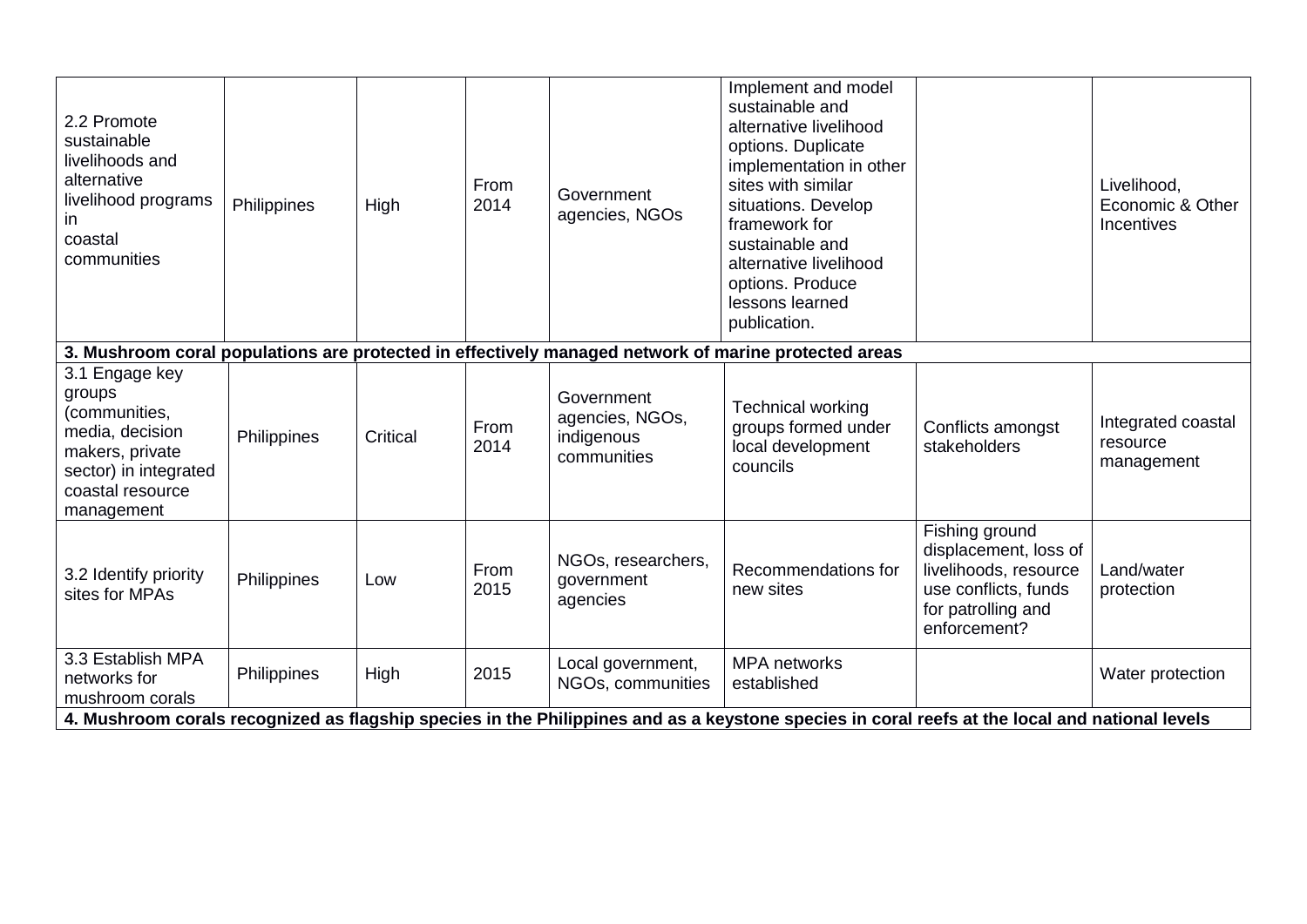| 4.2. Develop<br>communication and<br>training modules on<br>mushroom corals<br>conservation for<br>different sectors<br>(e.g. media,<br>teachers, schools,<br>youth clubs,<br>corporate partners) | Philippines | High     | 2015             | Government<br>agencies, NGOs                                                                                                           | Coral reef<br>conservation<br>integrated in primary<br>school education;<br>training modules<br>established for coastal<br>management<br>practitioners                                 |                                                                                                      | Education &<br>awareness                      |
|---------------------------------------------------------------------------------------------------------------------------------------------------------------------------------------------------|-------------|----------|------------------|----------------------------------------------------------------------------------------------------------------------------------------|----------------------------------------------------------------------------------------------------------------------------------------------------------------------------------------|------------------------------------------------------------------------------------------------------|-----------------------------------------------|
| 2.2. Develop IEC<br>materials specific to<br>target groups (e.g.<br>media, women,<br>indigenous peoples,<br>teachers, schools,<br>youth clubs,<br>corporate partners)                             | Philippines | High     | 2015             | Government<br>agencies, NGOs<br>5. Existing legislation effectively enforced including coral poaching at the local and national levels | Communication plans<br>established per site                                                                                                                                            | <b>Disinterest</b>                                                                                   | Education &<br>awareness                      |
| 5.1 Intensify law<br>enforcement<br>activities against<br>poaching in<br>priority sites                                                                                                           | Philippines | Critical | 2014-<br>2025    | Government<br>agencies, NGOs,<br>communities, local<br>government                                                                      | Monitoring illegal<br>activities over time.<br>Numbers of patrols &<br>hours patrolled. Total<br>hectares covered.                                                                     | <b>Heavy conflict</b>                                                                                | Law & Policy                                  |
| $5.2$ Train<br>community law<br>enforcement<br>officers at every<br>level (minimum 3<br>persons per MPA)                                                                                          | Philippines | Critical | $2014 -$<br>2018 | Government<br>agencies, NGOs,<br>local government                                                                                      | Train 3 people per<br>MPA.                                                                                                                                                             | Finding interested<br>personnel.<br>Maintaining interest<br>in the long term.<br>Safety of officers. | Livelihood,<br>Economic & Other<br>Incentives |
| 5.3 Support<br>sustainable<br>livelihood and<br>alternative<br>livelihood<br>programs where<br>appropriate                                                                                        | Philippines | High     | $2014 -$<br>2025 | Government<br>agencies, NGOs,<br>local government                                                                                      | Source, develop and<br>fund new programs.<br>6. Southeast Asia regional coordination in place and integrated in the Coral Triangle Initiative National Plan of Action for each country |                                                                                                      | Livelihood,<br>Economic & Other<br>Incentives |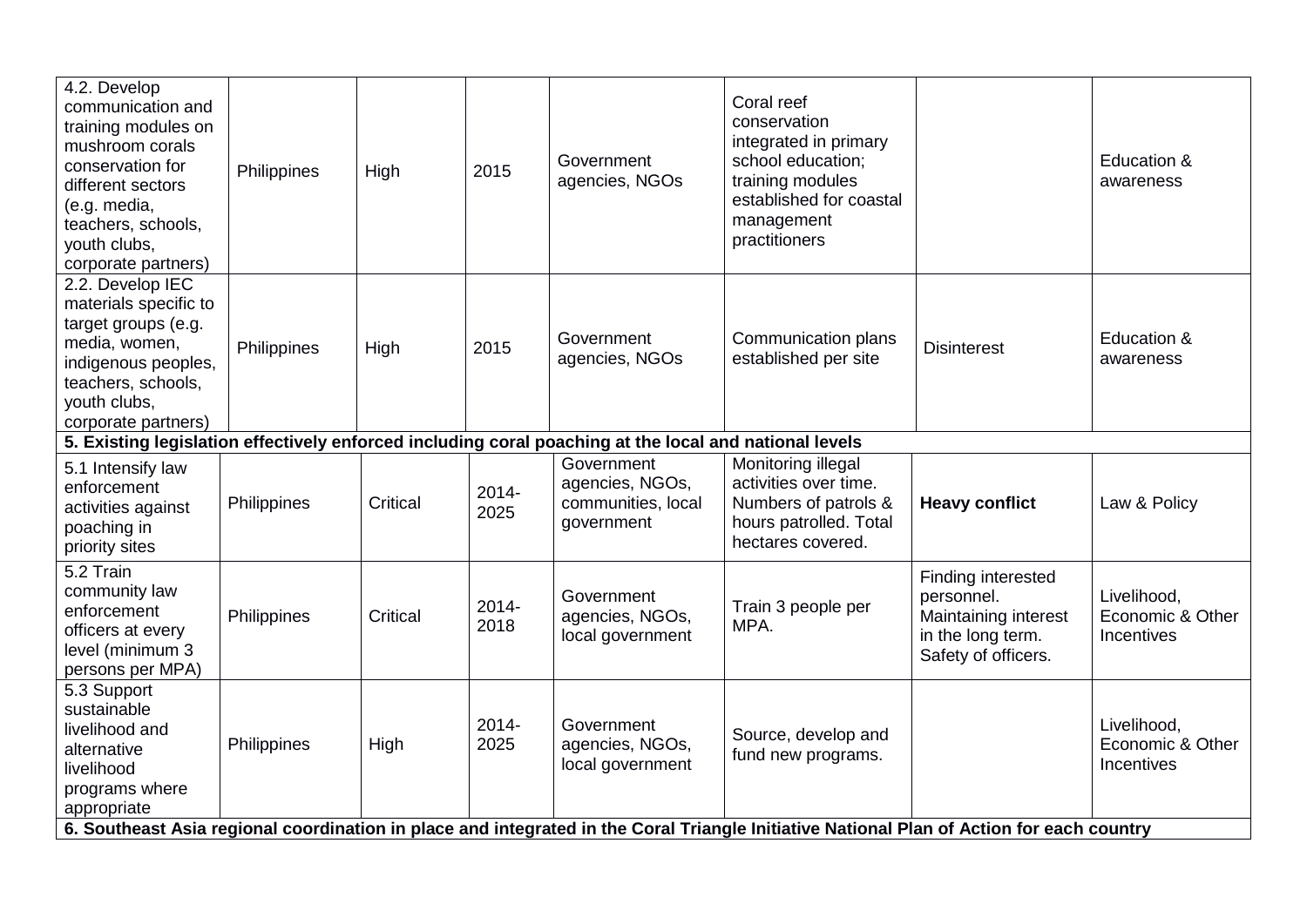| 6.1 Integrate<br>mushroom coral<br>species action plan<br>in the Coral<br>Triangle Initiative<br>National Plan of<br>Action (CTI-NPOA) | All         | High     | 2016 | Government<br>agencies, NGOs | Workshops held for<br>CTI-NPOA chairs -<br>reports | Government buy-in                               | Regional species<br>management |  |  |
|----------------------------------------------------------------------------------------------------------------------------------------|-------------|----------|------|------------------------------|----------------------------------------------------|-------------------------------------------------|--------------------------------|--|--|
| 7. National action plan for mushroom corals produced and supported                                                                     |             |          |      |                              |                                                    |                                                 |                                |  |  |
| 7.1 National<br>mushroom coral<br>action plans<br>produced and<br>endorsed                                                             | Philippines | Critical | 2015 | Government<br>agencies, NGOs | <b>National Action Plan</b>                        | Government buy-in;<br>lack of<br>implementation | <b>Species</b><br>management   |  |  |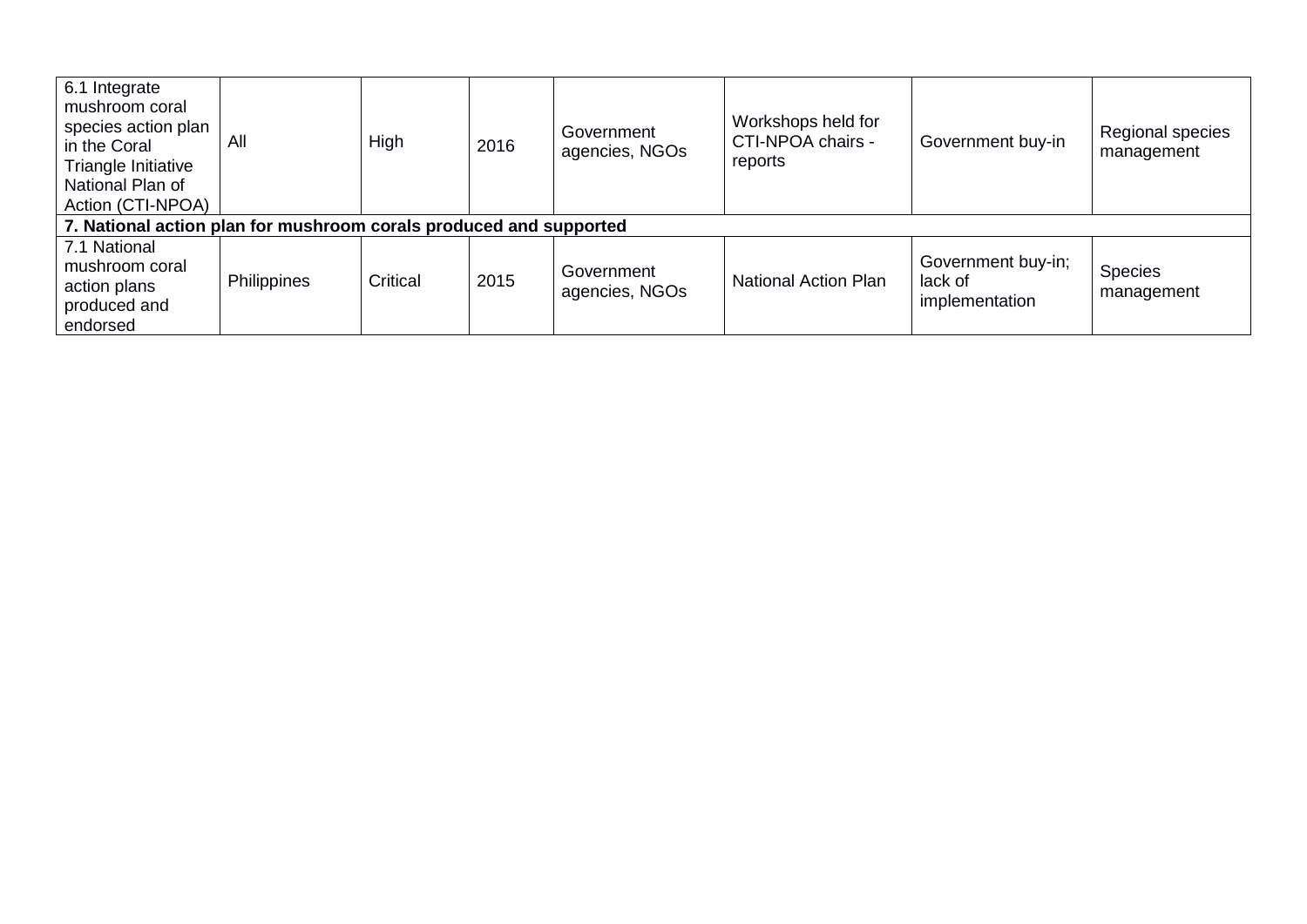#### **References**

- Abe, N. 1939. Migration and righting reaction of the coral, Fungia actiniformis var. palawensis Doederlein. Palao Trop Biol Stn Stud 4:671–694.
- Abe, N. 1939. Migration and righting reaction of the coral, *Fungia actiniformis* var. palawensis Doederlein. Palao Trop. Biol Stn. Stud 4:671-684.
- Abe, N. 1940. Growth of *Fungia actiniformis* var. palawensis Doederlein and its environmental conditions. Palao Trop Biol Stn Stud 5:105-145.
- Arceo, H.O., P.M. Aliño and R.O.M. Gonzales. 2008. Where are we now with marine protected areas? In Coral Reef Information Network in the Philippines (PhilReefs). 2008. Reefs Through Time 2008: Initiative the State of the Coasts Reports. Coral Reef Information Network of the Philippines (PhilReefs), MPA Support Network, Marine Environment and Resources Foundation, Inc. and the Marine Science Institute, University of the Philippines, Diliman, Quezon City. 152pp.
- Bos, A.R. 2012 Fishes (Gobiidae and Labridae) associated with the mushroom coral *Heliofungia actiniformis*  (Scleractinia: Fungiidae) in the Philippines. Coral Reefs 31:133.
- Boschma, H. 1922. On budding and coalescence of buds in *Fungia fungites* and *Fungia actiniformis*. Proceedings of the Koninklijke Nederlandse Akademie van Wetenschappen 24:257–268
- Burke, L., K. Reytar, M. Spalding, A. Perry. 2011. Reefs at Risk Revisited. World Resources Institute.
- Carpenter, K.E., M. Abrar, G. Aeby, R.B. Aronson, S. Banks, A. Bruckner, A. Chiriboga, J. Cortés, J.C. Delbeek, L. DeVantier, G.J. Edgar, A.J. Edwards, D. Fenner, H.M. Guzmán, B.W. Hoeksema, G. Hodgson, O. Johan, W.. Licuanan, S.R. Livingstone, E.R. Lovell, J.A. Moore, D.O. Obura, D. Ochavillo, B.A. Polidoro, W.F. Precht, M.C. Quibilan, C. Reboton, Z.T. Richards, A.D. Rogers, J. Sanciangco, A. Sheppard, C. Sheppard, J. Smith, S. Stuart, E. Turak, J.E. N. Veron, C. Wallace, E. Weil, E. Wood. 2008. One-Third of Reef-Building Corals Face Elevated Extinction Risk from Climate Change and Local Impacts.*Science* 321, 560.
- Fenner, D., R. Walker, P. Raines. 2005 . A checklist of stony corals from the Malitbog area of Western Sogod Bay, Southern Leyte, Philippines. *S*illiman *J*ournal Vol. 46 No. 1.
- Gosliner, T.M., D.W. Behrens and G.W. Williams. 1996. Coral reef animals of the Indo-Pacific. Sea Challengers.
- Green, S.J., J.O. Flores, J.Q. Dizon-Corrales, R.T. Martinez, D.R.M. Nuñal, N.B. Armada and A.T. White. 2004. The fisheries of Central Visayas, Philippines: Status and trends. Coastal Resources Management Project of the Department of Environment and Natural Resources and the Bureau of Fisheries and Aquatic Resources of the Department of Agriculture, Cebu City, Philippines, 159 p.
- de Groot, R., L. Brander, P. Sandervander, R. Costanza, F. Bernard, L. Braat, M. Christie, N. Crossman, A. Ghermandi, L. Hein, S. Hussain, P. Kumar, A. McVittie, R. Portela, L.C. Rodriguez, P. Brinkm, P. van Beukering. 2012. Global estimates of the value of ecosystems and their services in monetary units. Ecosystem Services1(2012)50–61.
- Hoeksema, B.W. and W. Moka, 1989. Species assemblages and ecomorph variation of mushroom corals (Scleractinia: Fungiidae) related to reef habitats in the Flores Sea. [Netherlands Journal of Sea](http://www.sciencedirect.com/science/article/pii/0077757989900094)  [Research 23:149-160.](http://www.sciencedirect.com/science/article/pii/0077757989900094)
- Hoeksema, B.W., 1989. Taxonomy, phylogeny and biogeography of mushroom corals (Scleractinia: Fungiidae). Zoologische Verhandelingen, Leiden 254: 1-295.
- Hoeksema, B.W. 1990. Cross-shelf distribution patterns of mushroom corals (Fungiidae) in the southern Makassar Strait. In: Hoeksema (chapter 3.3) Systematics and ecology of mushroom corals (Scleractinia: Fungiidae). Ph.D. thesis, Leiden University, pp 361–452.